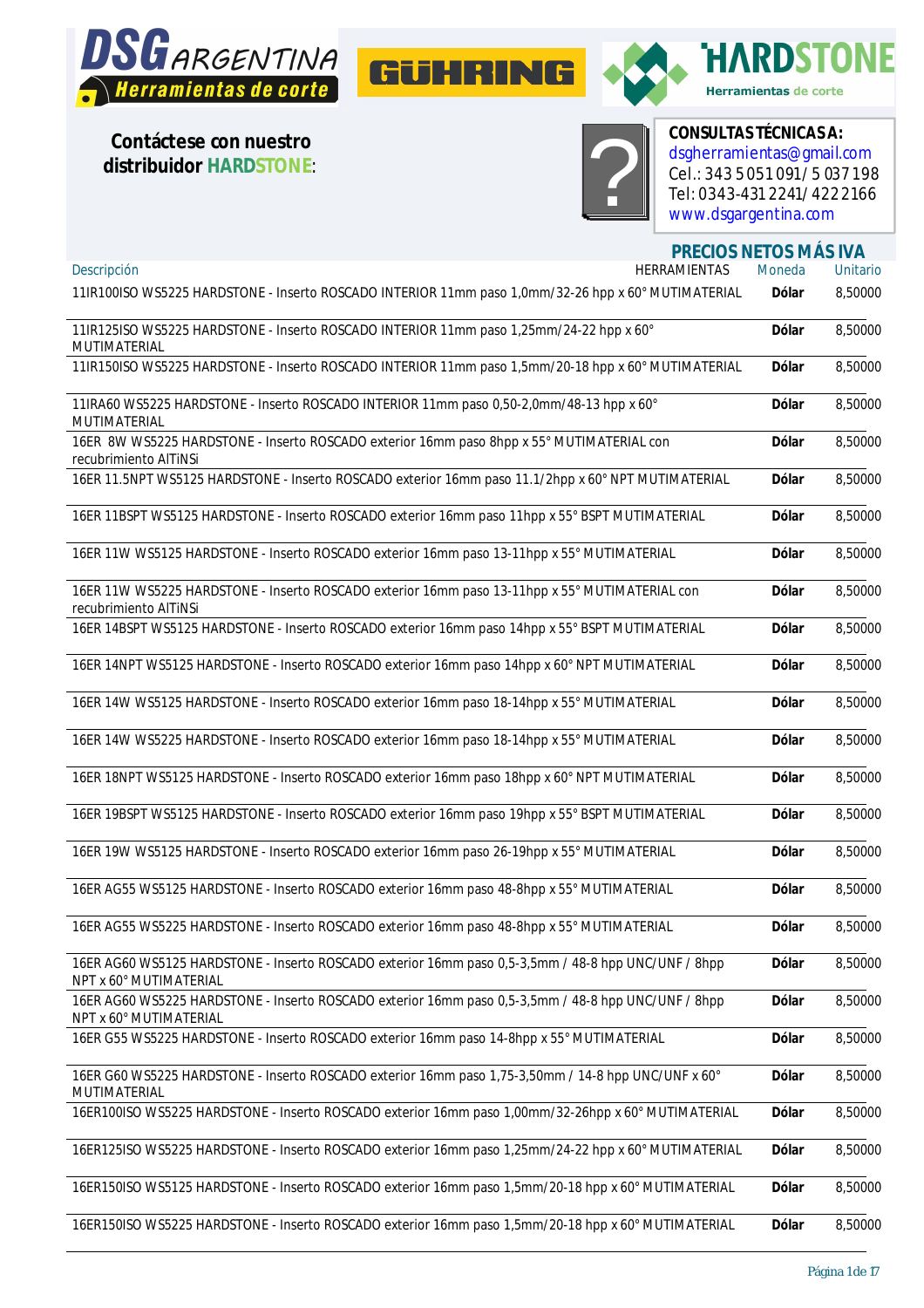| Descripción<br>HERRAMIENTAS<br>16ER175ISO WS5225 HARDSTONE - Inserto ROSCADO exterior 16mm paso 1,75mm/16-15 hpp x 60° MUTIMATERIAL | Moneda<br><b>Dólar</b> | Unitario<br>8,50000 |
|-------------------------------------------------------------------------------------------------------------------------------------|------------------------|---------------------|
| 16ER200ISO WS5125 HARDSTONE - Inserto ROSCADO exterior 16mm paso 2,0mm/14-13 hpp x 60° MUTIMATERIAL                                 | <b>Dólar</b>           | 8,50000             |
| 16ER250ISO WS5125 HARDSTONE - Inserto ROSCADO exterior 16mm paso2,5mm/12-11 hpp x 60° MUTIMATERIAL                                  | <b>Dólar</b>           | 8,50000             |
| 16ER300ISO WS5125 HARDSTONE - Inserto ROSCADO exterior 16mm paso 3,0mm/10-9 hpp x 60° MUTIMATERIAL                                  | <b>Dólar</b>           | 8,50000             |
| 16IR 8W WS5225 HARDSTONE - Inserto ROSCADO interior 16mm paso 8hpp x 55° MUTIMATERIAL con                                           | <b>Dólar</b>           | 8,50000             |
| recubrimiento AlTiNSi<br>16IR 11.5NPT WS5125 HARDSTONE - Inserto ROSCADO interior 16mm paso 11.1/2hpp x 60° NPT MUTIMATERIAL        | <b>Dólar</b>           | 8,50000             |
| 16IR 11BSPT WS5125 HARDSTONE - Inserto ROSCADO interior 16mm paso 11hpp x 55° BSPT MUTIMATERIAL                                     | <b>Dólar</b>           | 8,50000             |
| 16IR 11W WS5125 HARDSTONE - Inserto ROSCADO INTERIOR 16mm paso 13-11hpp x 55° MUTIMATERIAL                                          | Dólar                  | 8,50000             |
| 16IR 14BSPT WS5125 HARDSTONE - Inserto ROSCADO Interior 16mm paso 14hpp x 55° BSPT MUTIMATERIAL                                     | <b>Dólar</b>           | 8,50000             |
| 16IR 14NPT WS5125 HARDSTONE - Inserto ROSCADO Interior 16mm paso 14hpp x 60° NPT MUTIMATERIAL                                       | Dólar                  | 8,50000             |
| 16IR 14NPT WS5225 HARDSTONE - Inserto ROSCADO Interior 16mm paso 14hpp x 60° NPT MUTIMATERIAL con<br>recubrimiento AlTiNSi          | <b>Dólar</b>           | 8,50000             |
| 16IR 14W WS5125 HARDSTONE - Inserto ROSCADO INTERIOR 16mm paso 18-14hpp x 55° MUTIMATERIAL                                          | Dólar                  | 8,50000             |
| 16IR 14W WS5225 HARDSTONE - Inserto ROSCADO INTERIOR 16mm paso 18-14hpp x 55° MUTIMATERIAL                                          | <b>Dólar</b>           | 8,50000             |
| 16IR 18BNPT WS5125 HARDSTONE - Inserto ROSCADO interior 16mm paso 18hpp x 60° NPT MUTIMATERIAL                                      | Dólar                  | 8,50000             |
| 16IR 19BSPT WS5125 HARDSTONE - Inserto ROSCADO interior 16mm paso 19hpp x 55° BSPT MUTIMATERIAL                                     | <b>Dólar</b>           | 8,50000             |
| 16IR 19W WS5125 HARDSTONE - Inserto ROSCADO INTERIOR 16mm paso 26-19hpp x 55° MUTIMATERIAL                                          | Dólar                  | 8,50000             |
| 16IR AG55 WS5125 HARDSTONE - Inserto ROSCADO interior 16mm paso 48-8hpp x 55° MUTIMATERIAL                                          | Dólar                  | 8,50000             |
| 16IR AG55 WS5225 HARDSTONE - Inserto ROSCADO interior 16mm paso 48-8hpp x 55° MUTIMATERIAL                                          | Dólar                  | 8,50000             |
| 16IR AG60 WS5125 HARDSTONE - Inserto ROSCADO interior 16mm paso 0,5-3,5mm / 48-8 hpp UNC/UNF / 8hpp<br>NPT x 60° MUTIMATERIAL       | <b>Dólar</b>           | 8,50000             |
| 16IR AG60 WS5225 HARDSTONE - Inserto ROSCADO interior 16mm paso 0,5-3,5mm / 48-8 hpp UNC/UNF / 8hpp<br>NPT x 60° MUTIMATERIAL       | <b>Dólar</b>           | 8,50000             |
| 16IR G55 WS5225 HARDSTONE - Inserto ROSCADO interior 16mm paso 14-8hpp x 55° MUTIMATERIAL                                           | <b>Dólar</b>           | 8,50000             |
| 16IR G60 WS5225 HARDSTONE - Inserto ROSCADO interior 16mm paso 1,75-3,00mm / 14-8 hpp UNC/UNF x 60°<br>MUTIMATERIAL                 | <b>Dólar</b>           | 8,50000             |
| 16IR100ISO WS5225 HARDSTONE - Inserto ROSCADO INTERIOR 16mm paso 1,0mm/32-26 hpp x 60° MUTIMATERIAL                                 | <b>Dólar</b>           | 8,50000             |
| 16IR125ISO WS5225 HARDSTONE - Inserto ROSCADO INTERIOR 16mm paso 1,25mm/24-22 hpp x 60°<br>MUTIMATERIAL                             | Dólar                  | 8,50000             |
| 16IR150ISO WS5125 HARDSTONE - Inserto ROSCADO INTERIOR 16mm paso 1,5mm/20-18 hpp x 60° MUTIMATERIAL                                 | <b>Dólar</b>           | 8,50000             |
| 16IR150ISO WS5225 HARDSTONE - Inserto ROSCADO INTERIOR 16mm paso 1,5mm/20-18 hpp x 60° MUTIMATERIAL                                 | <b>Dólar</b>           | 8,50000             |
| 16IR175ISO WS5225 HARDSTONE - Inserto ROSCADO INTERIOR 16mm paso 1,75mm/16-15 hpp x 60°<br>MUTIMATERIAL                             | <b>Dólar</b>           | 8,50000             |
| 16IR200ISO WS5125 HARDSTONE - Inserto ROSCADO INTERIOR 16mm paso 2,0mm/14-13 hpp x 60° MUTIMATERIAL                                 | <b>Dólar</b>           | 8,50000             |
| 16IR250ISO WS5125 HARDSTONE - Inserto ROSCADO INTERIOR 16mm paso 2,5mm/12-11 hpp x 60° MUTIMATERIAL                                 | <b>Dólar</b>           | 8,50000             |
| 16IR300ISO WS5125 HARDSTONE - Inserto ROSCADO INTERIOR 16mm paso 3,0mm/10-9 hpp x 60° MUTIMATERIAL                                  | <b>Dólar</b>           | 8,50000             |
| 16IR300ISO WS5225 HARDSTONE - Inserto ROSCADO INTERIOR 16mm paso 3,0mm/10-9 hpp x 60° MUTIMATERIAL                                  | <b>Dólar</b>           | 8,50000             |
| APGT1135PDFR-G2 WSK10 HARDSTONE Inserto FRESADO Rectangular 11mm P/ALUMINIO                                                         | <b>Dólar</b>           | 7,80000             |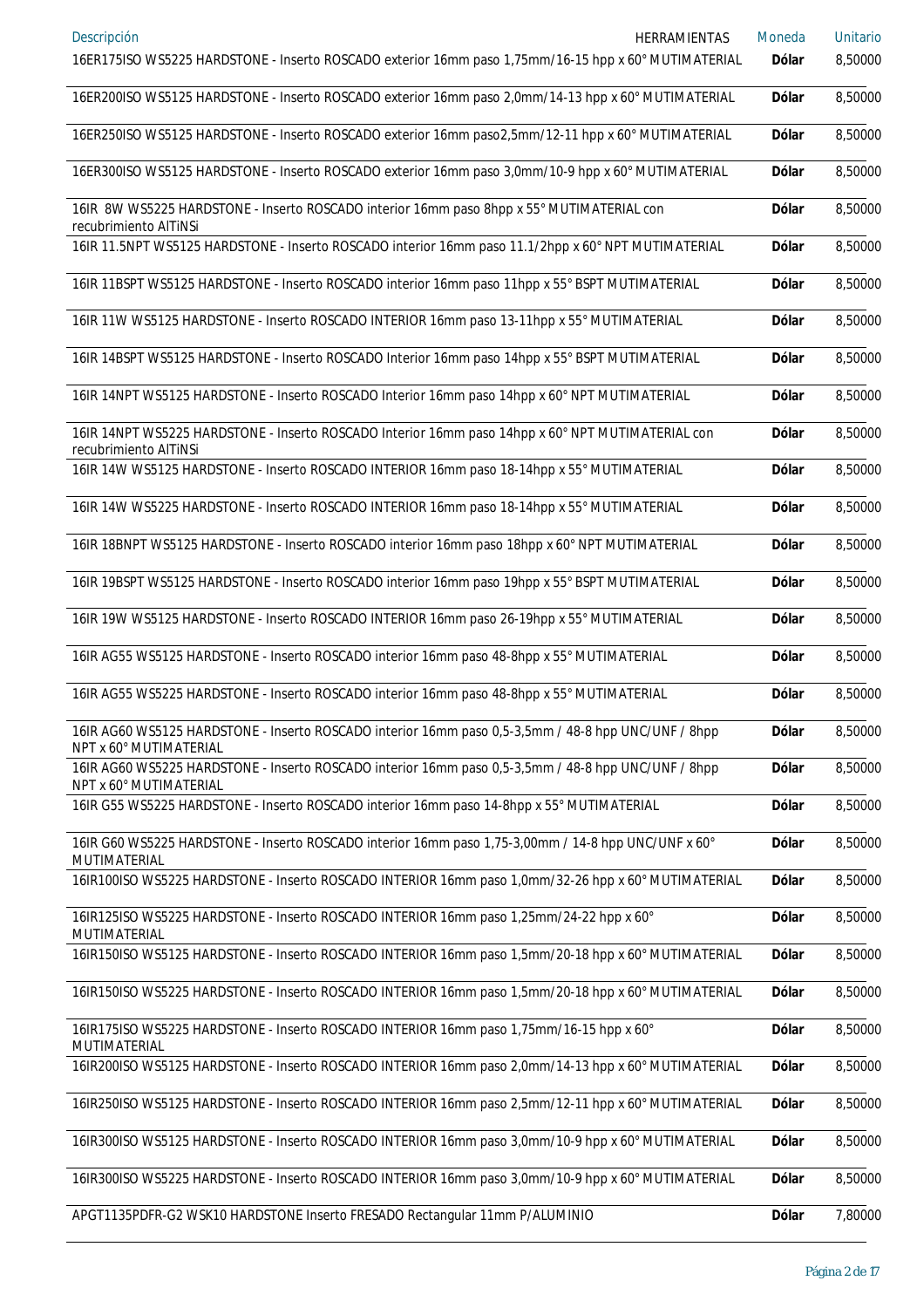| Descripción<br>HERRAMIENTAS                                                                                                     | Moneda       | Unitario |
|---------------------------------------------------------------------------------------------------------------------------------|--------------|----------|
| APGT1604PDFR-G2 WSK10 HARDSTONE Inserto FRESADO Rectangular 16mm r=0,4 P/ALUMINIO                                               | <b>Dólar</b> | 9,00000  |
| APMT113516PDER-HM WS5115 HARDSTONE Inserto FRESADO Rectangular 11mm Radio=1,6mm P/ ALTA<br>VELOCIDAD - ACEROS ENDURECIDOS       | Dólar        | 6,60000  |
| APMT113516PDER-HM WS5120 HARDSTONE Inserto FRESADO Rectangular 11mm Radio=1,6mm P/ ALTA<br>VELOCIDAD - ACEROS ENDURECIDOS       | <b>Dólar</b> | 6,60000  |
| APMT113516PDER-HM WS5130 HARDSTONE Inserto FRESADO Rectangular 11mm Radio=1,6mm MULTIMATERIAL                                   | <b>Dólar</b> | 6,60000  |
| APMT1135PDER-FM HS5120 HADSTO-HARDSTONE Inserto FRESADO Rectangular 11mm P/ ALTA VELOCIDAD -<br><b>ACEROS ENDURECIDOS</b>       | <b>Dólar</b> | 5,80000  |
| APMT1135PDER-FM HS5130 HADSTO-HARDSTONE Inserto FRESADO Rectangular 11mm MULTIMATERIAL                                          | <b>Dólar</b> | 5,20000  |
| APMT1135PDER-FM WS5120 HARDSTONE Inserto FRESADO Rectangular 11mm P/ ALTA VELOCIDAD - ACEROS<br><b>ENDURECIDOS</b>              | <b>Dólar</b> | 6,60000  |
| APMT1135PDER-FM WS5130 HARDSTONE Inserto FRESADO Rectangular 11mm MULTIMATERIAL                                                 | Dólar        | 6,60000  |
| APMT1135PDER-HM WS5120 HARDSTONE Inserto FRESADO Rectangular 11mm P/ ALTA VELOCIDAD - ACEROS<br><b>ENDURECIDOS</b>              | <b>Dólar</b> | 6,60000  |
| APMT1135PDER-M2 HR52523B HARDSTONE Inserto FRESADO Rectangular 11mm MULTIMATERIAL                                               | <b>Dólar</b> | 6,60000  |
| APMT1605PDER-FM HS5120 HADSTO-HARDSTONE Inserto FRESADO Rectangular 16mm r=0,8 P/ ALTA VELOCIDAD -<br><b>ACEROS ENDURECIDOS</b> | <b>Dólar</b> | 6,90000  |
| APMT1605PDER-FM HS5130 HADSTO-HARDSTONE Inserto FRESADO Rectangular 16mm r=0,8 MULTIMATERIAL                                    | <b>Dólar</b> | 6,60000  |
| APMT1605PDER-FM WS5120 HARDSTONE Inserto FRESADO Rectangular 16mm r=0,8 P/ ALTA VELOCIDAD -<br><b>ACEROS ENDURECIDOS</b>        | <b>Dólar</b> | 7,60000  |
| APMT1605PDER-FM WS5130 HARDSTONE Inserto FRESADO Rectangular 16mm r=0,8 MULTIMATERIAL                                           | <b>Dólar</b> | 7,60000  |
| APMT1605PDER-HM WS5120 HARDSTONE Inserto FRESADO Rectangular 16mm r=0,8 P/ ALTA VELOCIDAD -<br><b>ACEROS ENDURECIDOS</b>        | Dólar        | 7,60000  |
| APMT1605PDER-HM WS5130 HARDSTONE Inserto FRESADO Rectangular 16mm r=0,8 MULTIMATERIAL                                           | Dólar        | 7,60000  |
| APMT1605PEER-XM HR52522B HARDSTONE Inserto FRESADO Rectangular 16mm r=0,8 MULTIMATERIAL                                         | Dólar        | 7,60000  |
| CCGT060202-AK WSK10 HARDSTONE Inserto Romboidal 80° 6mm radio 0,2 p/SUPER FINO en ALUMINIO-NO<br><b>FERROSOS</b>                | <b>Dólar</b> | 6,50000  |
| CCGT060204-AK WSK10 HARDSTONE Inserto Romboidal 80° 6mm radio 0,4 p/FINO en ALUMINIO-NO FERROSOS                                | <b>Dólar</b> | 6,50000  |
| CCGT09T302-AK WSK10 HARDSTONE Inserto Romboidal 80° 9mm radio 0,2 p/FINO en ALUMINIO-NO FERROSOS                                | <b>Dólar</b> | 7,00000  |
| CCGT09T304-AK WSK10 HARDSTONE Inserto Romboidal 80° 9mm radio 0,4 p/FINO en ALUMINIO-NO FERROSOS                                | <b>Dólar</b> | 7,00000  |
| CCGT09T308-AK WSK10 HARDSTONE Inserto Romboidal 80° 9mm radio 0,8 p/MEDIO en ALUMINIO-NO FERROSOS                               | <b>Dólar</b> | 7,00000  |
| CCGT120404-AK WSK10 HARDSTONE Inserto Romboidal 80° 12mm radio 0,4 p/FINO en ALUMINIO-NO FERROSOS                               | <b>Dólar</b> | 8,50000  |
| CCGT120408-AK WSK10 HARDSTONE Inserto Romboidal 80° 12mm radio 0,8 p/MEDIO en ALUMINIO-NO FERROSOS                              | <b>Dólar</b> | 8,50000  |
| CCMT060204-HMP WS8125/HR82512 HARDSTONE Inserto Romboidal 80° POSITIVO 6mm radio 0,4 p/FINO para<br><b>ACERO</b>                | Dólar        | 5,20000  |
| CCMT060204-MP WS7125 HARDSTONE Inserto Romboidal 80° POSITIVO 6mm radio 0,4 p/FINO MULTIMATERIAL                                | <b>Dólar</b> | 5,20000  |
| CCMT060204-MP WS7225 HARDSTONE Inserto Romboidal 80° POSITIVO 6mm radio 0,4 p/FINO MULTIMATERIAL                                | Dólar        | 5,20000  |
| CCMT060204-MP WS8125 HARDSTONE Inserto Romboidal 80° POSITIVO 6mm radio 0,4 p/FINO para ACERO                                   | <b>Dólar</b> | 5,20000  |
| CCMT060204-MT WS7125 HARDSTONE Inserto Romboidal 80° POSITIVO 6mm radio 0,4 p/FINO MULTIMATERIAL                                | <b>Dólar</b> | 5,20000  |
| CCMT060204-TM WS7125 HARDSTONE Inserto Romboidal 80° POSITIVO 6mm radio 0,4 p/FINO MULTIMATERIAL                                | <b>Dólar</b> | 5,20000  |
| CCMT060204-TM WS7225 HARDSTONE Inserto Romboidal 80° POSITIVO 6mm radio 0,4 p/FINO MULTIMATERIAL                                | Dólar        | 5,20000  |
| CCMT060204-TM WS8125 HARDSTONE Inserto Romboidal 80° POSITIVO 6mm radio 0,4 p/FINO para ACERO                                   | <b>Dólar</b> | 5,20000  |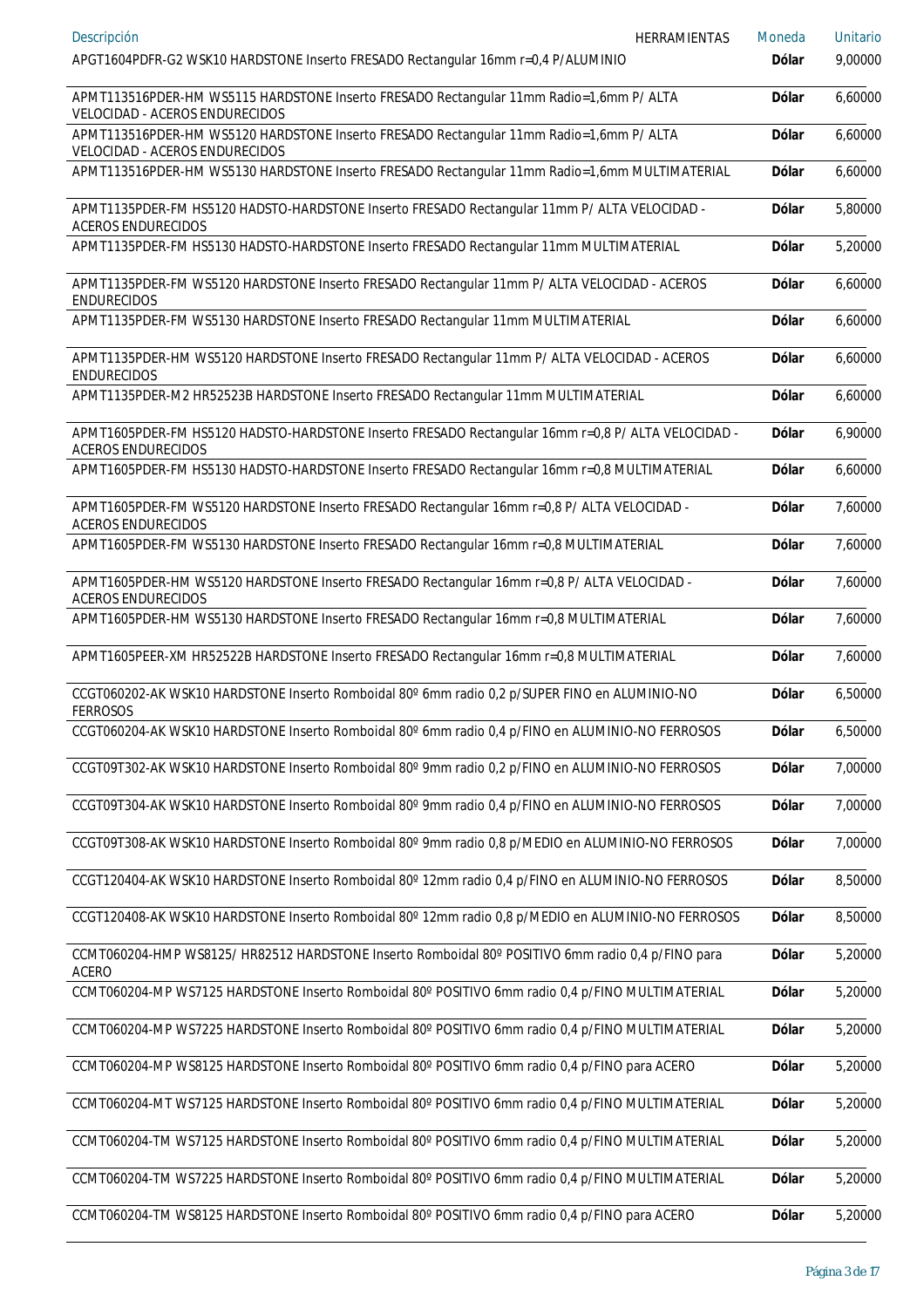| Descripción<br>HERRAMIENTAS<br>CCMT060208 WS7125 HARDSTONE Inserto Romboidal 80° POSITIVO 6mm radio 0,8 p/FINO MULTIMATERIAL     | Moneda<br><b>Dólar</b> | <b>Unitario</b><br>5,20000 |
|----------------------------------------------------------------------------------------------------------------------------------|------------------------|----------------------------|
| CCMT060208-TM WS72125 HARDSTONE Inserto Romboidal 80° POSITIVO 6mm radio 0,8 p/FINO MULTIMATERIAL                                | Dólar                  | 5,20000                    |
|                                                                                                                                  |                        |                            |
| CCMT09T302-MP WS7125 HARDSTONE Inserto Romboidal 80° POSITIVO 9mm radio 0,2 p/SUPER FINO<br>MULTIMATERIAL                        | <b>Dólar</b>           | 5,60000                    |
| CCMT09T304-HMP WS8125 / HR82512 HARDSTONE Inserto Romboidal 80° POSITIVO 9mm radio 0,4 p/FINO para<br><b>ACERO</b>               | Dólar                  | 5,60000                    |
| CCMT09T304-MP WS7125 HARDSTONE Inserto Romboidal 80° POSITIVO 9mm radio 0,4 p/FINO MULTIMATERIAL                                 | <b>Dólar</b>           | 5,60000                    |
| CCMT09T304-TM WS7225 HARDSTONE Inserto Romboidal 80° POSITIVO 9mm radio 0,4 p/FINO MULTIMATERIAL                                 | <b>Dólar</b>           | 5,60000                    |
| CCMT09T304-TM WS8125 HARDSTONE Inserto Romboidal 80° POSITIVO 9mm radio 0,4 p/FINO para ACERO                                    | <b>Dólar</b>           | 5,60000                    |
| CCMT09T308-MP WS7125 HARDSTONE Inserto Romboidal 80° POSITIVO 9mm radio 0,8 p/FINO-MEDIO<br>MULTIMATERIAL                        | <b>Dólar</b>           | 5,60000                    |
| CCMT09T308-MP WS8125 HARDSTONE Inserto Romboidal 80° POSITIVO 9mm radio 0,8 p/MEDIO en ACERO                                     | <b>Dólar</b>           | 5,60000                    |
| CCMT09T308-TM WS7225 HARDSTONE Inserto Romboidal 80° POSITIVO 9mm radio 0,8 p/FINO-MEDIO<br>MULTIMATERIAL                        | <b>Dólar</b>           | 5,60000                    |
| CCMT09T308-TM WS8125 HARDSTONE Inserto Romboidal 80° POSITIVO 9mm radio 0,8 p/MEDIO en ACERO                                     | <b>Dólar</b>           | 5,60000                    |
| CCMT120408-MP WS7125 HARDSTONE Inserto Romboidal 80° POSITIVO 12mm radio 0,8 p/MEDIO<br>MULTIMATERIAL                            | <b>Dólar</b>           | 7,00000                    |
| CCMT1204312-TR WS8125 HARDSTONE Inserto Romboidal 80° POSITIVO 12mm radio 1,2 p/MEDIO-DESBASTE<br><b>ACERO</b>                   | <b>Dólar</b>           | 7,00000                    |
| CNMA120404 WS6115 HARDSTONE Inserto Romboidal 80° NEGATIVO 12mm radio 0,4 p/FINO EN FUNDICION                                    | <b>Dólar</b>           | 6,00000                    |
| CNMA120408 WS6115 HARDSTONE Inserto Romboidal 80° NEGATIVO 12mm radio 0,8 p/MEDIO EN FUNDICION                                   | <b>Dólar</b>           | 6,00000                    |
| CNMA120412 WS6115 HARDSTONE Inserto Romboidal 80° NEGATIVO 12mm radio 1,2 p/MEDIO-DESBASTE EN<br><b>FUNDICION</b>                | <b>Dólar</b>           | 6,00000                    |
| CNMA160612 WS6115 HARDSTONE Inserto Romboidal 80° NEGATIVO 16mm radio 1,2 p/DESBASTE EN FUNDICION                                | <b>Dólar</b>           | 9,55000                    |
| CNMA190616 WS6115 HARDSTONE Inserto Romboidal 80° NEGATIVO 19mm radio 1,6 p/DESBASTE EN FUNDICION                                | <b>Dólar</b>           | 13,70000                   |
| CNMG120404-BF WS7125 HARDSTONE Inserto Romboidal 80° NEGATIVO 12mm radio 0,4 p/FINO en INOXIDABLE -<br>SUPERALEACIONES           | <b>Dólar</b>           | 6,00000                    |
| CNMG120404-BM WS7125 HARDSTONE Inserto Romboidal 80° NEGATIVO 12mm radio 0,4 p/MEDIO en<br>INOXIDABLE - C/GOLPE                  | <b>Dólar</b>           | 6,00000                    |
| CNMG120404-MT WS8115 HARDSTONE Inserto Romboidal 80° NEGATIVO 12mm radio 0,4 p/FINO en ACERO                                     | <b>Dólar</b>           | 6,00000                    |
| CNMG120404-MT WS8125 HARDSTONE Inserto Romboidal 80° NEGATIVO 12mm radio 0,4 p/FINO en ACERO                                     | <b>Dólar</b>           | 6,00000                    |
| CNMG120408 WS6115 HARDSTONE Inserto Romboidal 80° NEGATIVO 12mm radio 0,8 p/MEDIO EN FUNDICION                                   | Dólar                  | 6,00000                    |
| CNMG120408-BF WS7125 HARDSTONE Inserto Romboidal 80° NEGATIVO 12mm radio 0,8 p/FINO en INOXIDABLE -<br>SUPERALEACIONES           | Dólar                  | 6,00000                    |
| CNMG120408-BM WS7125 HARDSTONE Inserto Romboidal 80° NEGATIVO 12mm radio 0,8 p/MEDIO en<br>INOXIDABLE - C/GOLPE                  | <b>Dólar</b>           | 6,00000                    |
| CNMG120408-BR WS7125 HARDSTONE Inserto Romboidal 80° NEGATIVO 12mm radio 0,8 p/MEDIO en<br>INOXIDABLE - C/GOLPE - ENDURECIDOS    | <b>Dólar</b>           | 6,00000                    |
| CNMG120408-MT WS8115 HARDSTONE Inserto Romboidal 80° NEGATIVO 12mm radio 0,8 p/MEDIO en ALTA                                     | <b>Dólar</b>           | 6,00000                    |
| VELOCIDAD en ACERO<br>CNMG120408-MT WS8125 HARDSTONE Inserto Romboidal 80° NEGATIVO 12mm radio 0,8 p/MEDIO en ACERO              | <b>Dólar</b>           | 6,00000                    |
| CNMG120408-WM WS9105 HARDSTONE Inserto Romboidal 80° NEGATIVO 12mm radio 0,8 p/MEDIO en<br>SUPERALEACIONES- INOXIDABLE           | <b>Dólar</b>           | 6,00000                    |
| CNMG120412 WS6115 HARDSTONE Inserto Romboidal 80° NEGATIVO 12mm radio 1,2 p/DESBASTE EN FUNDICION                                | <b>Dólar</b>           | 6,00000                    |
| CNMG120412-BM WS7125 HARDSTONE Inserto Romboidal 80° NEGATIVO 12mm radio 1,2 p/MEDIO en<br>INOXIDABLE - C/GOLPE                  | <b>Dólar</b>           | 6,00000                    |
| CNMG120412-BR WS7125 HARDSTONE Inserto Romboidal 80° NEGATIVO 12mm radio 1,2 p/DESBASTE en<br>INOXIDABLE - C/GOLPE - ENDURECIDOS | Dólar                  | 6,00000                    |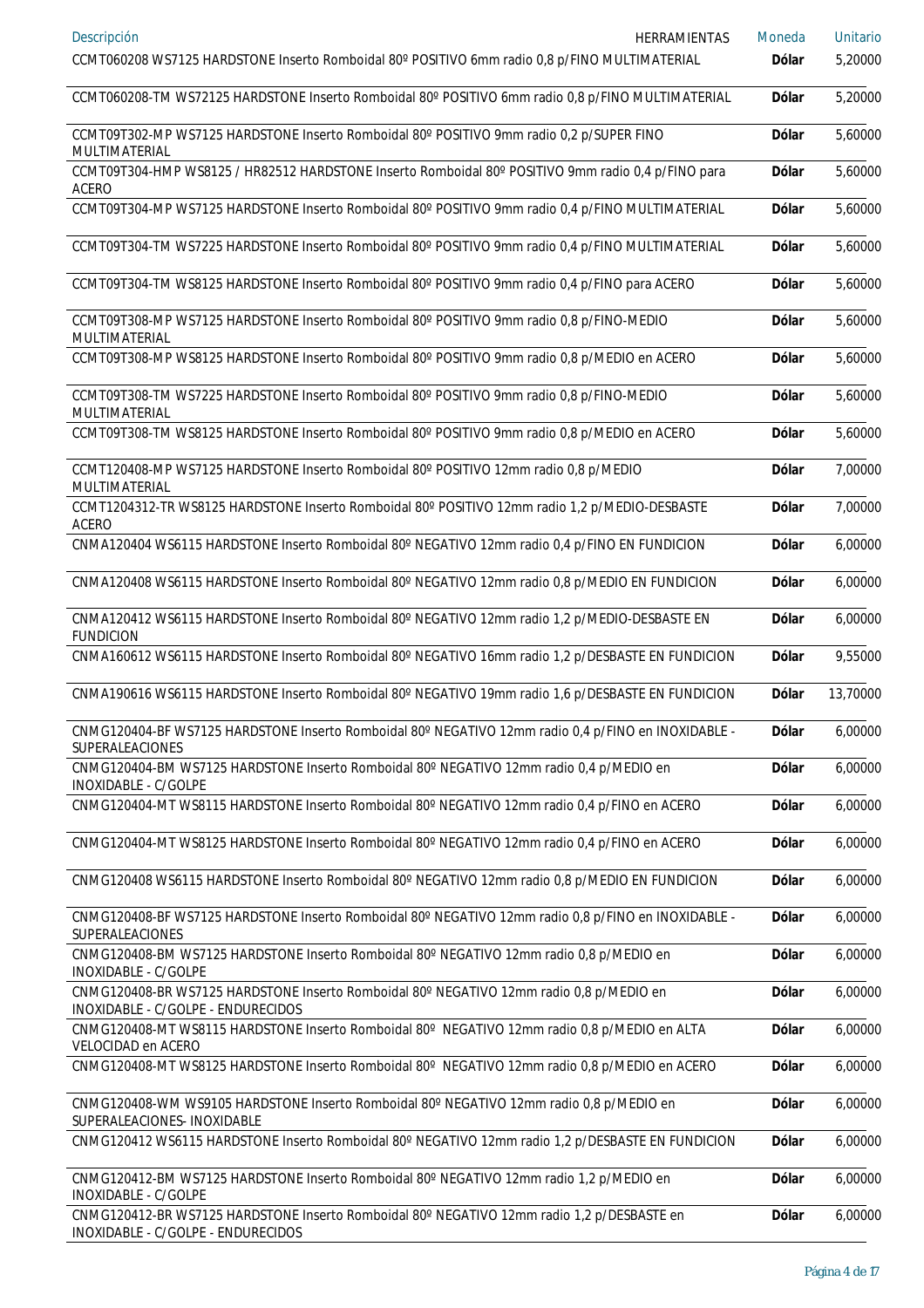| Descripción<br><b>HERRAMIENTAS</b>                                                                                       | Moneda       | <b>Unitario</b> |
|--------------------------------------------------------------------------------------------------------------------------|--------------|-----------------|
| CNMG120412-MT WS8115 HARDSTONE Inserto Romboidal 80° NEGATIVO 12mm radio 1,2 p/DESBASTE a ALTA<br>VELOCIDAD en ACERO     | Dólar        | 6,00000         |
| CNMG120412-MT WS8125 HARDSTONE Inserto Romboidal 80° NEGATIVO 12mm radio 1,2 p/DESBASTE en ACERO                         | <b>Dólar</b> | 6,00000         |
| CNMG120412-MT WS8135 HARDSTONE Inserto Romboidal 80° NEGATIVO 12mm radio 1,2 p/DESBASTE en ACERO                         | Dólar        | 6,00000         |
| CNMG120416 WS6115 HARDSTONE Inserto Romboidal 80° NEGATIVO 12mm radio 1,6 p/DESBASTE EN FUNDICION                        | Dólar        | 6,00000         |
| CNMG160608-GM WS8135 HARDSTONE Inserto Romboidal 80° NEGATIVO 16mm radio 0,8 p/DESBASTE en ACERO                         | Dólar        | 9,10000         |
| CNMG160608-GM WS8215 HARDSTONE Inserto Romboidal 80° NEGATIVO 16mm radio 0,8 p/DESBASTE en ACERO                         | Dólar        | 9,60000         |
| CNMG160612 WS6115 HARDSTONE Inserto Romboidal 80° NEGATIVO 16mm radio 1,2 p/DESBASTE EN FUNDICION                        | Dólar        | 9,55000         |
| CNMG160612-GM WS8135 HARDSTONE Inserto Romboidal 80° NEGATIVO 16mm radio 1,2 p/DESBASTE en ACERO                         | Dólar        | 9,10000         |
| CNMG160612-GM WS8215 HARDSTONE Inserto Romboidal 80° NEGATIVO 16mm radio 1,2 p/DESBASTE en ACERO                         | Dólar        | 9,60000         |
| CNMG160616 WS6115 HARDSTONE Inserto Romboidal 80° NEGATIVO 16mm radio 1,6 p/DESBASTE EN FUNDICION                        | Dólar        | 11,50000        |
| CNMG190612-GR WS8125 HARDSTONE Inserto Romboidal 80° NEGATIVO 19mm radio 1,2 p/DESBASTE en ACERO                         | Dólar        | 13,65000        |
| CNMG190612-GR WS8135 HARDSTONE Inserto Romboidal 80° NEGATIVO 19mm radio 1,2 p/DESBASTE en ACERO                         | Dólar        | 14,30000        |
| CNMG190616 WS6115 HARDSTONE Inserto Romboidal 80° NEGATIVO 19mm radio 1,6 p/DESBASTE EN FUNDICION                        | Dólar        | 13,70000        |
| CNMG190616-BR WS7135 HARDSTONE Inserto Romboidal 80° NEGATIVO 19mm radio 1,6 p/DESBASTE en<br>INOXIDABLE - MULTIMATERIAL | Dólar        | 13,25000        |
| CNMG190616-GR WS8135 HARDSTONE Inserto Romboidal 80° NEGATIVO 19mm radio 1,6 p/DESBASTE en ACERO                         | <b>Dólar</b> | 14,30000        |
| DCGT070202-AK WSK10 HARDSTONE Inserto Romboidal 55° 11mm radio 0,2 p/SUPER FINO en ALUMINIO-NO<br><b>FERROSOS</b>        | <b>Dólar</b> | 7,25000         |
| DCGT070204-AK WSK10 HARDSTONE Inserto Romboidal 55° 11mm radio 0,4 p/SUPER FINO en ALUMINIO-NO<br><b>FERROSOS</b>        | Dólar        | 7,25000         |
| DCGT11T302-AK WSK10 HARDSTONE Inserto Romboidal 55° 11mm radio 0,2 p/SUPER FINO en ALUMINIO-NO<br><b>FERROSOS</b>        | Dólar        | 7,80000         |
| DCGT11T304-AK WSK10 HARDSTONE Inserto Romboidal 55° 11mm radio 0,4 p/SUPER FINO en ALUMINIO-NO<br><b>FERROSOS</b>        | <b>Dólar</b> | 7,80000         |
| DCMT070204-MP WS7125 HARDSTONE Inserto Romboidal 55° POSITIVO 7mm radio 0,4 p/FINO MULTIMATERIAL                         | Dólar        | 5,50000         |
| DCMT070204-TM WS7225 HARDSTONE Inserto Romboidal 55° POSITIVO 7mm radio 0,4 p/FINO MULTIMATERIAL                         | Dólar        | 5,50000         |
| DCMT070204-TM WS8125 HARDSTONE Inserto Romboidal 55° POSITIVO 7mm radio 0,4 p/FINO en ACERO                              | Dólar        | 5,50000         |
| DCMT070208-TM WS7225 HARDSTONE Inserto Romboidal 55° POSITIVO 7mm radio 0,8 p/FINO MULTIMATERIAL                         | Dólar        | 5,50000         |
| DCMT070208-TM WS8125 HARDSTONE Inserto Romboidal 55° POSITIVO 7mm radio 0,8 p/FINO en ACERO                              | <b>Dólar</b> | 5,50000         |
| DCMT11T302-MV HR52523 HARDSTONE Inserto Romboidal 55° POSITIVO 11mm radio 0,2 p/Super FINO<br>MULTIMATERIAL              | Dólar        | 6,50000         |
| DCMT11T304-HMP WS8125/HR82512 HARDSTONE Inserto Romboidal 55° POSITIVO 11mm radio 0,4 p/FINO en<br><b>ACERO</b>          | <b>Dólar</b> | 6,50000         |
| DCMT11T304-MP WS7125 HARDSTONE Inserto Romboidal 55° POSITIVO 11mm radio 0,4 p/FINO MULTIMATERIAL                        | Dólar        | 6,50000         |
| DCMT11T304-TM WS7225 HARDSTONE Inserto Romboidal 55° POSITIVO 11mm radio 0,4 p/FINO MULTIMATERIAL                        | <b>Dólar</b> | 6,50000         |
| DCMT11T304-TM WS8125 HARDSTONE Inserto Romboidal 55° POSITIVO 11mm radio 0,4 p/FINO en ACERO                             | Dólar        | 6,50000         |
| DCMT11T308-HMP WS8125/HR82512 HARDSTONE Inserto Romboidal 55° POSITIVO 11mm radio 0,8 p/FINO en<br><b>ACERO</b>          | <b>Dólar</b> | 6,50000         |
| DCMT11T308-MP WS7125 HARDSTONE Inserto Romboidal 55° POSITIVO 11mm radio 0,8 p/FINO MULTIMATERIAL                        | <b>Dólar</b> | 6,50000         |
| DCMT11T308-MP WS7225 HARDSTONE Inserto Romboidal 55° POSITIVO 11mm radio 0,8 p/FINO MULTIMATERIAL                        | <b>Dólar</b> | 6,50000         |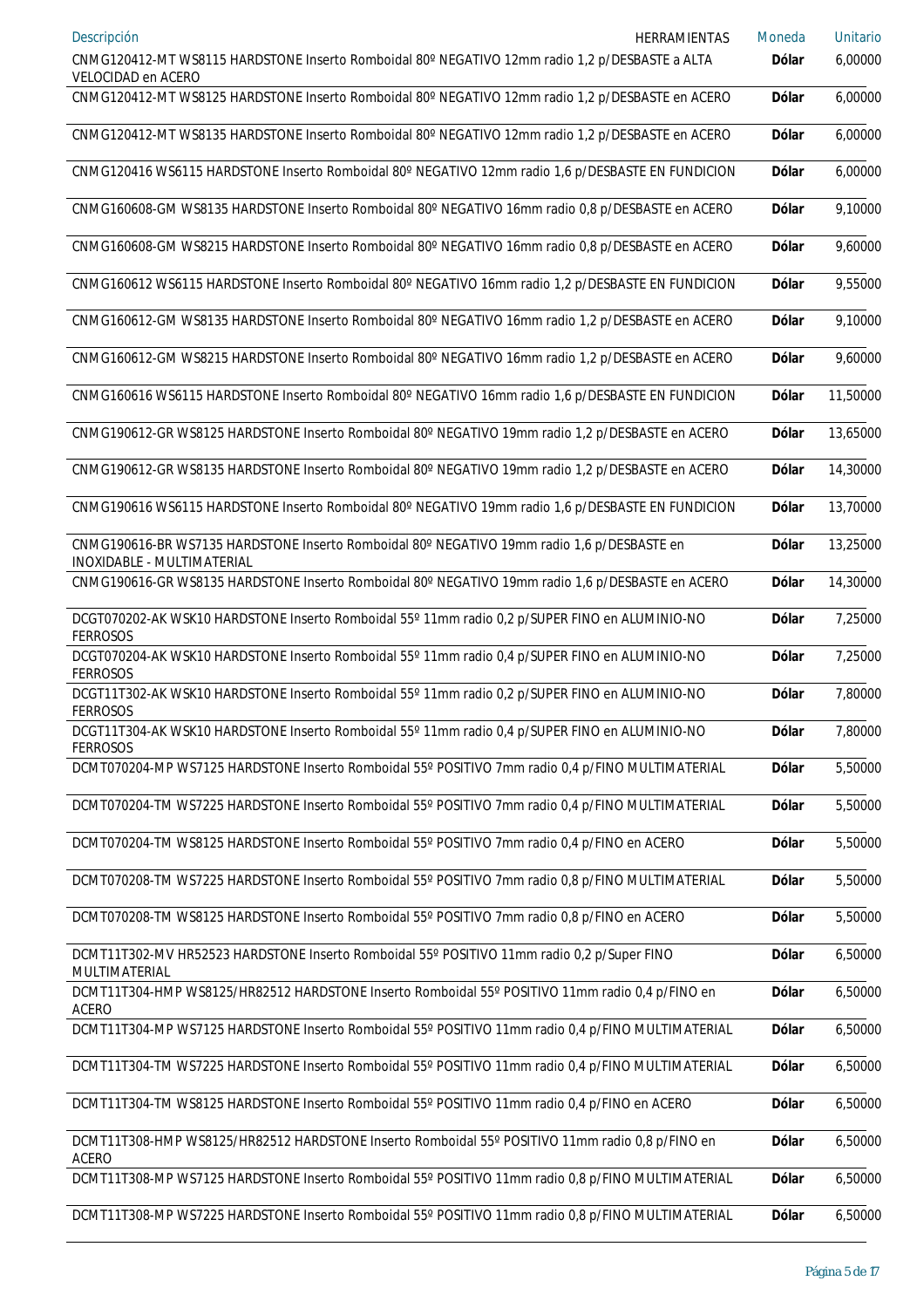| Descripción<br>HERRAMIENTAS<br>DCMT11T308-MP WS8125 HARDSTONE Inserto Romboidal 55° POSITIVO 11mm radio 0,8 p/FINO en ACERO             | Moneda<br>Dólar | <b>Unitario</b><br>6,50000 |
|-----------------------------------------------------------------------------------------------------------------------------------------|-----------------|----------------------------|
| DCMT11T308-TM WS7225 HARDSTONE Inserto Romboidal 55° POSITIVO 11mm radio 0,8 p/FINO MULTIMATERIAL                                       | Dólar           | 6,50000                    |
| DCMT11T308-TM WS8125 HARDSTONE Inserto Romboidal 55° POSITIVO 11mm radio 0,8 p/FINO en ACERO                                            | Dólar           | 6,50000                    |
| DCMT11T312-TM WS7225 HARDSTONE Inserto Romboidal 55° POSITIVO 11mm radio 1,2 p/FINO MULTIMATERIAL                                       | Dólar           | 6,50000                    |
| DCMT11T312-TM WS8125 HARDSTONE Inserto Romboidal 55° POSITIVO 11mm radio 1,2 p/FINO-MEDIO en ACERO                                      | <b>Dólar</b>    | 6,50000                    |
| DNMA150404 WS6115 HARDSTONE Inserto Romboidal 55° NEGATIVO 15mm radio 0,4 p/ FINO en FUNDICION                                          | <b>Dólar</b>    | 7,90000                    |
| DNMA150408 WS6115 HARDSTONE Inserto Romboidal 55° NEGATIVO 15mm radio 0,8 p/ MEDIO en FUNDICION                                         | <b>Dólar</b>    | 7,90000                    |
| DNMA150412 WS6115 HARDSTONE Inserto Romboidal 55° NEGATIVO 15mm radio 1,2 p/ DESBASTE en FUNDICION                                      | Dólar           | 7,90000                    |
| DNMA150608 WS6115 HARDSTONE Inserto Romboidal 55° NEGATIVO 15mm radio 0,8 p/ MEDIO en FUNDICION                                         | <b>Dólar</b>    | 8,20000                    |
| DNMA150612 WS6115 HARDSTONE Inserto Romboidal 55° NEGATIVO 15mm radio 1,2 p/ DESBASTE en FUNDICION                                      | Dólar           | 8,20000                    |
| DNMG150404 WS6115 HARDSTONE Inserto Romboidal 55° NEGATIVO 15mm radio 0,4 p/ FINO en FUNDICION                                          | <b>Dólar</b>    | 7,90000                    |
| DNMG150404-BF WS7125 HARDSTONE Inserto Romboidal 55° NEGATIVO 15mm radio 0,4 p/FINO en INOXIDABLE/<br>Superalaciones                    | Dólar           | 7,90000                    |
| DNMG150404-BM WS7125 HARDSTONE Inserto Romboidal 55° NEGATIVO 15mm radio 0,4 p/MEDIO en<br>INOXIDABLE/ Aceros endurecidos               | Dólar           | 7,90000                    |
| DNMG150404-BM WS7225 HARDSTONE Inserto Romboidal 55° NEGATIVO 15mm radio 0,4 p/MEDIO en<br>INOXIDABLE/ Aceros endurecidos               | Dólar           | 7,90000                    |
| DNMG150404-MT WS8115 HARDSTONE Inserto Romboidal 55° NEGATIVO 15mm radio 0,4 p/FINO a MEDIO a ALTA<br>VELOCIDAD en ACERO                | Dólar           | 7,90000                    |
| DNMG150404-MT WS8125 HARDSTONE Inserto Romboidal 55° NEGATIVO 15mm radio 0,4 p/FINO a MEDIO en<br><b>ACERO</b>                          | Dólar           | 7,90000                    |
| DNMG150408 WS6115 HARDSTONE Inserto Romboidal 55° NEGATIVO 15mm radio 0,8 p/ MEDIO en FUNDICION                                         | Dólar           | 7,90000                    |
| DNMG150408-BF WS7125 HARDSTONE Inserto Romboidal 55° NEGATIVO 15mm radio 0,8 p/FINO en INOXIDABLE/<br>Superalaciones                    | Dólar           | 7,90000                    |
| DNMG150408-BM HS7125 HADSTO-HARDSTONE Inserto Romboidal 55° NEGATIVO 15mm radio 0,4 p/MEDIO en<br><b>INOXIDABLE/ Aceros endurecidos</b> | <b>Dólar</b>    | 7,90000                    |
| DNMG150408-BM WS7125 HARDSTONE Inserto Romboidal 55° NEGATIVO 15mm radio 0,4 p/MEDIO en<br>INOXIDABLE/ Aceros endurecidos               | <b>Dólar</b>    | 7,90000                    |
| DNMG150408-BM WS7225 HARDSTONE Inserto Romboidal 55° NEGATIVO 15mm radio 0,8 p/MEDIO en<br>INOXIDABLE/ Aceros endurecidos               | <b>Dólar</b>    | 7,90000                    |
| DNMG150408-MT WS8115 HARDSTONE Inserto Romboidal 55° NEGATIVO 15mm radio 0,8 p/MEDIO a ALTA<br>VELOCIDAD en ACERO                       | <b>Dólar</b>    | 7,90000                    |
| DNMG150408-MT WS8125 HARDSTONE Inserto Romboidal 55° NEGATIVO 15mm radio 0,8 p/MEDIO en ACERO                                           | Dólar           | 7,90000                    |
| DNMG150408-MT WS8135 HARDSTONE Inserto Romboidal 55° NEGATIVO 15mm radio 0,8 p/DESBASTE en ACERO                                        | Dólar           | 7,90000                    |
| DNMG150412 WS6115 HARDSTONE Inserto Romboidal 55° NEGATIVO 15mm radio 1,2 p/ DESBASTE en FUNDICION                                      | <b>Dólar</b>    | 7,90000                    |
| DNMG150412-BM WS7125 HARDSTONE Inserto Romboidal 55° NEGATIVO 15mm radio 1,2 p/MEDIO en<br>INOXIDABLE/ Aceros endurecidos               | <b>Dólar</b>    | 7,90000                    |
| DNMG150412-BM WS7225 HARDSTONE Inserto Romboidal 55° NEGATIVO 15mm radio 1,2 p/MEDIO en<br>INOXIDABLE/ Aceros endurecidos               | <b>Dólar</b>    | 7,90000                    |
| DNMG150604-BM WS7125 HARDSTONE Inserto Romboidal 55° NEGATIVO 15mm radio 0,4 p/MEDIO en<br>INOXIDABLE/ Aceros endurecidos               | <b>Dólar</b>    | 8,25000                    |
| DNMG150604-BM WS7225 HARDSTONE Inserto Romboidal 55° NEGATIVO 15mm radio 0,4 p/MEDIO en<br>INOXIDABLE/ Aceros endurecidos               | <b>Dólar</b>    | 8,25000                    |
| DNMG150604-GT WS8125 HARDSTONE Inserto Romboidal 55° NEGATIVO 15mm radio 0,4 p/FINO a MEDIO en<br><b>ACERO</b>                          | Dólar           | 8,25000                    |
| DNMG150604L-S HS7125 HARDSTONE Inserto Romboidal 55° NEGATIVO IZQUIERDO 15mm radio 0,4 p/MEDIO en<br>INOXIDABLE/ ACEROS                 | Dólar           | 8,25000                    |
| DNMG150604R-S HS7125 HARDSTONE Inserto Romboidal 55° NEGATIVO DERECHO 15mm radio 0,4 p/MEDIO en<br>INOXIDABLE/ ACEROS                   | <b>Dólar</b>    | 8,25000                    |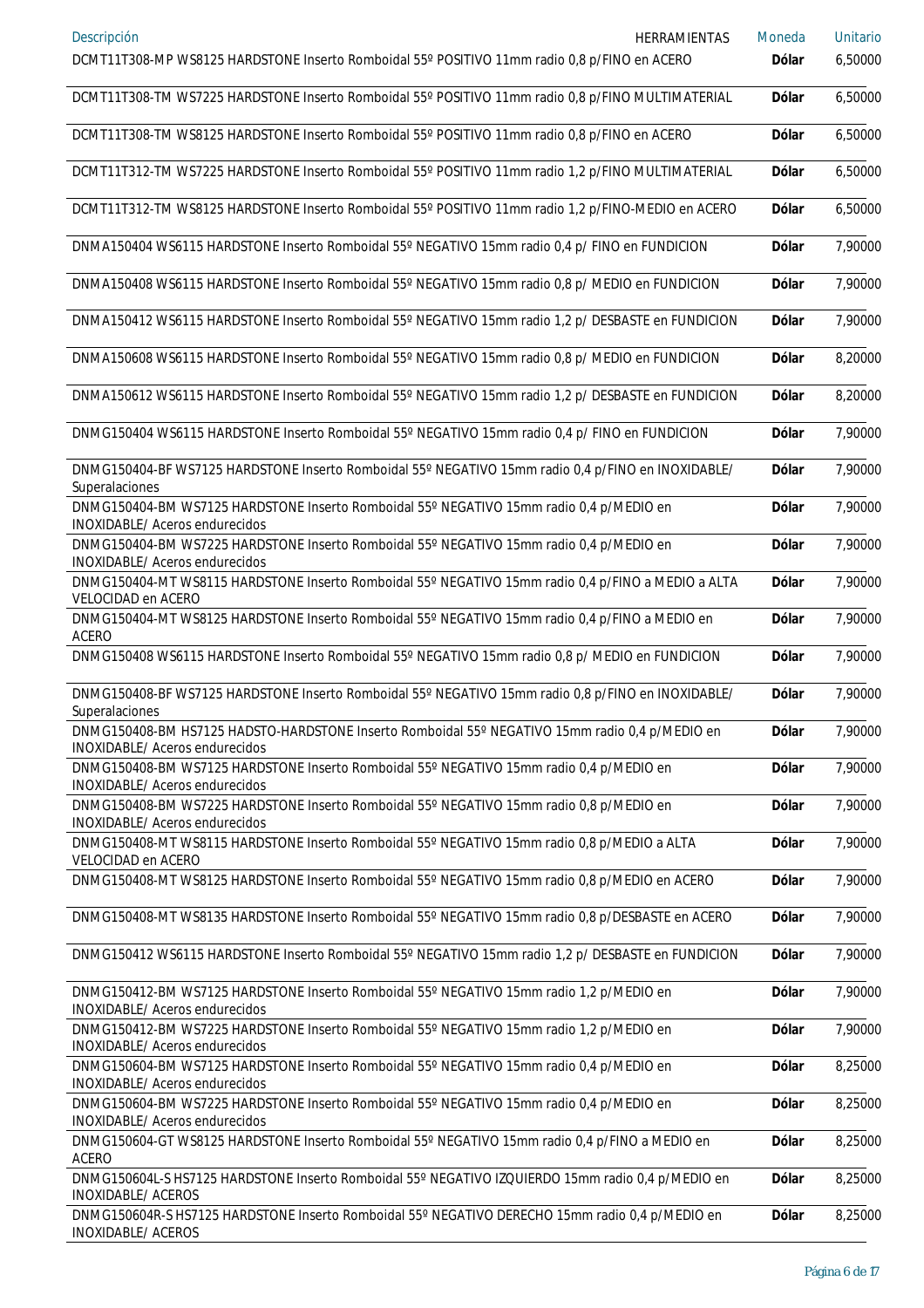| Descripción<br><b>HERRAMIENTAS</b>                                                                                                                                         | Moneda       | <b>Unitario</b> |
|----------------------------------------------------------------------------------------------------------------------------------------------------------------------------|--------------|-----------------|
| DNMG150608 WS6115 HARDSTONE Inserto Romboidal 55° NEGATIVO 15mm radio 0,8 p/ MEDIO en FUNDICION                                                                            | <b>Dólar</b> | 8,25000         |
| DNMG150608-BM WS7125 HARDSTONE Inserto Romboidal 55° NEGATIVO 15mm radio 0,8 p/MEDIO en<br>INOXIDABLE/ Aceros endurecidos                                                  | <b>Dólar</b> | 8,25000         |
| DNMG150608-BM WS7225 HARDSTONE Inserto Romboidal 55° NEGATIVO 15mm radio 0,8 p/MEDIO en<br>INOXIDABLE/ Aceros endurecidos                                                  | Dólar        | 8,25000         |
| DNMG150608-GM WS8125/HR82512 HARDSTONE Inserto Romboidal 55° NEGATIVO 15mm radio 0,8 p/MEDIO en<br><b>ACERO</b>                                                            | Dólar        | 8,25000         |
| DNMG150608-GR WS8125/HR82512 HARDSTONE Inserto Romboidal 55° NEGATIVO 15mm radio 1,2 p/DESBASTE<br>en ACERO                                                                | Dólar        | 8,25000         |
| DNMG150608-GT WS8125 HARDSTONE Inserto Romboidal 55° NEGATIVO 15mm radio 0,8 p/MEDIO en ACERO                                                                              | Dólar        | 8,25000         |
| DNMG150608L-S HS7125 HARDSTONE Inserto Romboidal 55° NEGATIVO IZQUIERDO 15mm radio 0,8 p/MEDIO en<br>INOXIDABLE/ ACEROS                                                    | Dólar        | 8,25000         |
| DNMG150608R-S HS7125 HARDSTONE Inserto Romboidal 55° NEGATIVO DERECHO 15mm radio 0,8 p/MEDIO en<br>INOXIDABLE/ ACEROS                                                      | Dólar        | 8,25000         |
| DNMG150612 WS6115 HARDSTONE Inserto Romboidal 55° NEGATIVO 15mm radio 1,2 p/ DESBASTE en FUNDICION                                                                         | Dólar        | 8,25000         |
| DNMG150612-BM WS7125 HARDSTONE Inserto Romboidal 55° NEGATIVO 15mm radio 1,2 p/MEDIO a DESBASTE<br>en INOXIDABLE/ Aceros endurecidos                                       | Dólar        | 8,25000         |
| FRESA para INTERPOLACION ROSCAS 60° pasos de 0,5 a 2mm / 48 a 12 hpp p/IR11 HARDSTONE Dmin=11,5mm<br>Z=1 Mango=14mm Lutil=27mm Ltotal=120mm P/M14x2 en adelante. DSG       | Dólar        | 45,00000        |
| FRESA para INTERPOLACION ROSCAS 60° pasos de 1 a 2mm / 48 a 12 hpp p/IR11 HARDSTONE Dmin=13,5mm Z=1<br>Mango=14mm Lutil=35mm Ltotal=120mm P/M16x2- 5/8UNC en adelante. DSG | Dólar        | 45,00000        |
| FRESA para INTERPOLACION ROSCAS 60° pasos de 1 a 3mm / 48 a 8 hpp p/IR16 HARDSTONE Dmin=16,5mm Z=1<br>Mango=14mm Lutil=35mm Ltotal=120mm P/M20x2,5-3/4UNC en adelante. DSG | Dólar        | 45,00000        |
| FRESA para INTERPOLACION ROSCAS 60° pasos de 1 a 3mm / 48 a 8 hpp p/IR16 HARDSTONE Dmin=19,5mm Z=1<br>Mango=20mm Lutil=40mm Ltotal=130mm P/M24x3-1"UNC en adelante. DSG    | Dólar        | 45,00000        |
| FRESA para INTERPOLACION ROSCAS 60° pasos de 3 a 4,5 / 8 a 6 hpp p/DCMT070204 HARDSTONE Dmin=25mm<br>Z=1 Mango=25mm Lutil=72mm L=140mm DSG                                 | Dólar        | 50,00000        |
| MGMN200-DR HR52522 HARDSTONE Inserto TRONZADO 2mm p/ baja fuerza de corte INOXIDABLE-ACEROS DOBLE<br>PUNTA compatible c/MGMN200                                            | Dólar        | 8,50000         |
| MGMN200-DR HR82513 HARDSTONE Inserto TRONZADO 2mm p/ACERO-FUNDICIÓN DOBLE PUNTA compatible<br>c/MGMN200                                                                    | Dólar        | 8,50000         |
| MGMN200-M HS6115 HADSTO-HARDSTONE Inserto TRONZADO 2mm p/FUNDICION GRIS DOBLE PUNTA                                                                                        | Dólar        | 8,50000         |
| MGMN200-M HS7125 HADSTO-HARDSTONE Inserto TRONZADO 2mm p/ INOXIDABLE-ACEROS ENDURECIDOS<br><b>DOBLE PUNTA</b>                                                              | Dólar        | 7,50000         |
| MGMN200-M HS8123 HADSTO-HARDSTONE Inserto TRONZADO 2mm p/ACEROS DOBLE PUNTA compatible<br>c/MGMN200                                                                        | Dólar        | 7,50000         |
| MGMN200-T HS6115 HADSTO-HARDSTONE Inserto RANURADO 2mm p/FUNDICION GRIS DOBLE PUNTA                                                                                        | Dólar        | 8,50000         |
| MGMN200-T HS7125 HADSTO-HARDSTONE Inserto RANURADO-TORNEADO 2mm p/ INOXIDABLE-ACEROS<br>ENDURECIDOS DOBLE PUNTA compatible c/MGMN200                                       | Dólar        | 7,50000         |
| MGMN200-T HS8123 HADSTO-HARDSTONE Inserto RANURADO-TORNEADO 2mm p/ACERO DOBLE PUNTA<br>compatible c/MGMN200                                                                | Dólar        | 7,50000         |
| MGMN300-DR HR52522 HARDSTONE Inserto TRONZADO 3mm p/ baja fuerza de corte INOXIDABLE-ACEROS DOBLE<br>PUNTA compatible c/MGMN200                                            | Dólar        | 8,50000         |
| MGMN300-DR HR82513 HARDSTONE Inserto TRONZADO 3mm p/TUBOS ACERO-FUNDICIÓN DOBLE PUNTA<br>compatible c/MGMN300                                                              | Dólar        | 8,50000         |
| MGMN300-DR WS7125 HARDSTONE Inserto TRONZADO 3mm p/TUBOS ACERO-INOXIDABLE DOBLE PUNTA<br>compatible c/MGMN300                                                              | Dólar        | 8,50000         |
| MGMN300-G HS7125 HADSTO-HARDSTONE Inserto TRONZADO 3mm p/ INOXIDABLE-ACEROS ENDURECIDOS<br>DOBLE PUNTA                                                                     | Dólar        | 7,50000         |
| MGMN300-G HS8123 HADSTO-HARDSTONE Inserto TRONZADO 3mm p/ ACERO-FUNDICION ENDURECIDOS DOBLE<br><b>PUNTA</b>                                                                | Dólar        | 7,50000         |
| MGMN300-M HS6115 HADSTO-HARDSTONE Inserto TRONZADO 3mm p/FUNDICION GRIS DOBLE PUNTA                                                                                        | Dólar        | 8,50000         |
| MGMN300-M HS7125 HADSTO-HARDSTONE Inserto TRONZADO 3mm p/ INOXIDABLE-ACEROS ENDURECIDOS<br><b>DOBLE PUNTA</b>                                                              | <b>Dólar</b> | 7,50000         |
| MGMN300-M HS8123 HADSTO-HARDSTONE Inserto TRONZADO 3mm p/ ACERO-FUNDICION ENDURECIDOS DOBLE<br><b>PUNTA</b>                                                                | <b>Dólar</b> | 7,50000         |
| MGMN300-T HS6115 HADSTO-HARDSTONE Inserto RANURADO 3mm p/FUNDICION GRIS DOBLE PUNTA                                                                                        | <b>Dólar</b> | 8,50000         |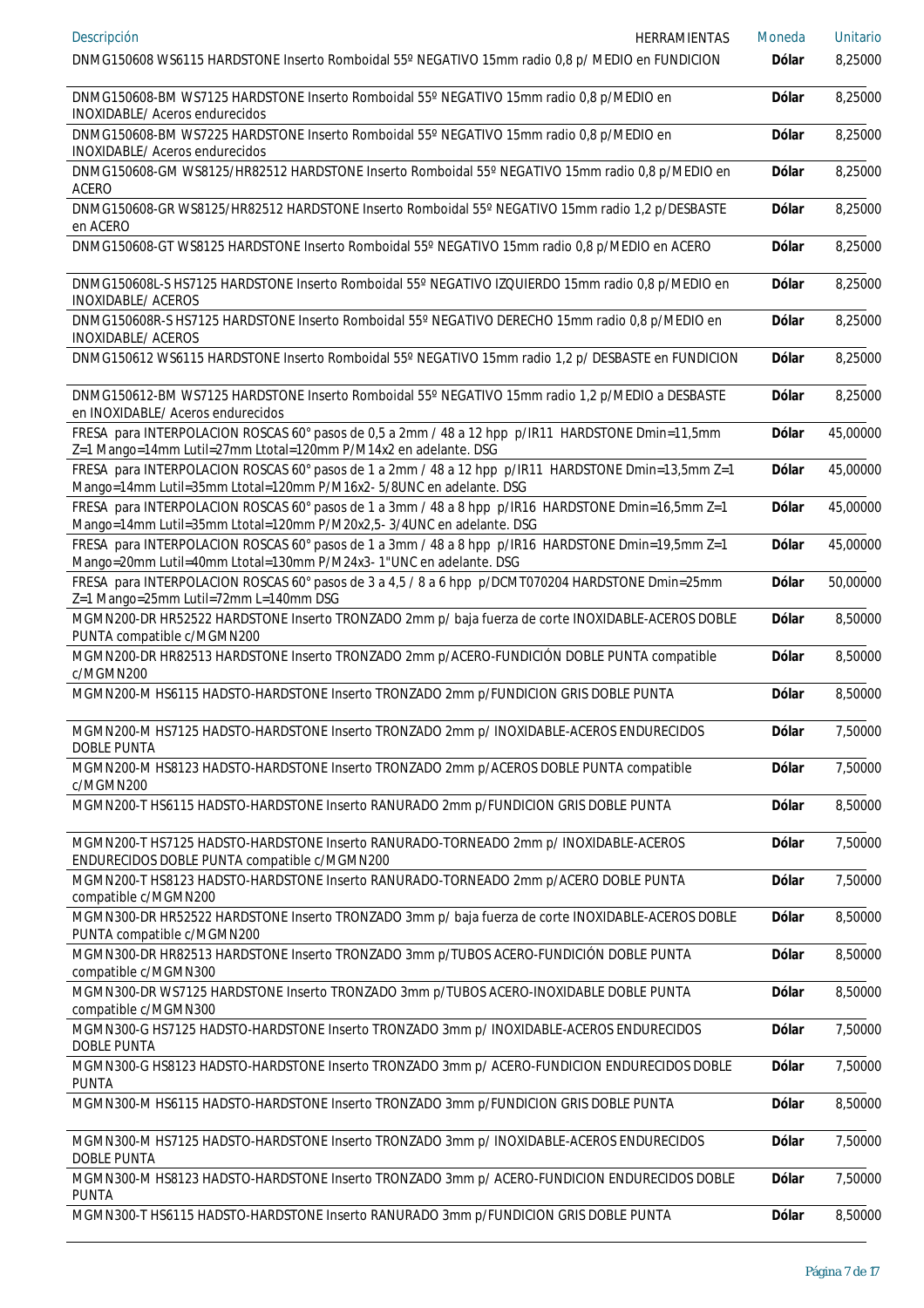| Descripción<br>HERRAMIENTAS                                                                                                       | Moneda       | <b>Unitario</b> |
|-----------------------------------------------------------------------------------------------------------------------------------|--------------|-----------------|
| MGMN300-T HS7125 HADSTO-HARDSTONE Inserto RANURADO 3mm p/ INOXIDABLE-ACEROS DOBLE PUNTA                                           | <b>Dólar</b> | 7,50000         |
| MGMN300-T HS8123 HADSTO-HARDSTONE Inserto RANURADO 3mm p/ ACERO-FUNDICION DOBLE PUNTA                                             | <b>Dólar</b> | 7,50000         |
| MGMN400-M HS6115 HADSTO-HARDSTONE Inserto TRONZADO 4mm p/FUNDICION GRIS DOBLE PUNTA                                               | <b>Dólar</b> | 9,00000         |
| MGMN400-M HS7125 HARDSTONE Inserto TRONZADO 4mm p/INOXIDABLE-ACEROS ENDURECIDOS DOBLE PUNTA<br>compatible c/MGMN400               | Dólar        | 8,00000         |
| MGMN400-M HS8123 HADSTO-HARDSTONE Inserto TRONZADO 4mm p/ ACEROS DOBLE PUNTA compatible<br>c/MGMN400                              | <b>Dólar</b> | 8,00000         |
| MGMN400-T HS6115 HADSTO-HARDSTONE Inserto RANURADO 4mm p/FUNDICION GRIS DOBLE PUNTA                                               | <b>Dólar</b> | 9,00000         |
| MGMN400-T HS7125 HADSTO-HARDSTONE Inserto RANURADO-TORNEADO 4mm p/ INOXIDABLE-ACEROS<br>ENDURECIDOS DOBLE PUNTA                   | Dólar        | 8,00000         |
| MGMN400-T HS8123 HADSTO-HARDSTONE Inserto RANURADO-TORNEADO 4mm p/ ACEROS DOBLE PUNTA<br>compatible c/MGMN400                     | Dólar        | 8,00000         |
| QCMB15015-G WS7125 HARDSTONE Inserto TRONZADO-RANURADO 1,5mm p/ INOXIDABLE-ACEROS<br>ENDURECIDOS DOBLE PUNTA compatible c/MGMN150 | Dólar        | 9,00000         |
| QCMB15015-G WS8123 HARDSTONE Inserto TRONZADO-RANURADO 1,5mm p/ACEROS DOBLE PUNTA compatible<br>c/MGMN150                         | Dólar        | 9,00000         |
| QCMB2002 WS7125 HARDSTONE Inserto RANURADO 2mm p/ INOXIDABLEDOBLE PUNTA compatible c/MGMN200                                      | Dólar        | 8,50000         |
| QCMB2002-G WS7125 HARDSTONE Inserto TRONZADO 2mm p/ INOXIDABLE-ACEROS ENDURECIDOS DOBLE<br>PUNTA compatible c/MGMN200             | Dólar        | 8,50000         |
| QCMB2002-M WS7125 HARDSTONE Inserto TRONZADO 2mm p/ INOXIDABLE-ACEROS ENDURECIDOS DOBLE<br>PUNTA compatible c/MGMN200             | <b>Dólar</b> | 8,50000         |
| QCMB2002-M WS8123/WS8133 HARDSTONE Inserto TRONZADO 2mm p/ACEROS DOBLE PUNTA compatible<br>c/MGMN200                              | Dólar        | 8,50000         |
| QCMB2002-T WS7125 HARDSTONE Inserto RANURADO-TORNEADO 2mm p/ INOXIDABLE-ACEROS ENDURECIDOS<br>DOBLE PUNTA compatible c/MGMN200    | <b>Dólar</b> | 8,50000         |
| QCMB2002-T WS8123 HARDSTONE Inserto RANURADO-TORNEADO 2mm p/ACERO DOBLE PUNTA compatible<br>c/MGMN200                             | Dólar        | 8,50000         |
| QCMB2502-G WS7125 HARDSTONE Inserto RANURADO 2,5mm p/ INOXIDABLE-ACEROS ENDURECIDOS DOBLE<br>PUNTA compatible c/MGMN250           | <b>Dólar</b> | 8,50000         |
| QCMB2502-G WS8123 HARDSTONE Inserto RANURADO 2,5mm p/ACEROS DOBLE PUNTA compatible c/MGMN250                                      | Dólar        | 8,50000         |
| QCMB2502-M WS7125 HARDSTONE Inserto TRONZADO 2,5mm p/ INOXIDABLE-ACEROS ENDURECIDOS DOBLE<br>PUNTA compatible c/MGMN250           | <b>Dólar</b> | 8,50000         |
| QCMB2502-M WS8123/8133 HARDSTONE Inserto TRONZADO 2,5mm p/ACEROS DOBLE PUNTA compatible<br>c/MGMN250                              | <b>Dólar</b> | 8,50000         |
| QCMB3004 WS7125 HARDSTONE Inserto RANURADO 3mm p/ INOXIDABLE DOBLE PUNTA compatible c/MGMN300                                     | <b>Dólar</b> | 8,50000         |
| QCMB3004-M WS7125 HARDSTONE Inserto TRONZADO 3mm p/ INOXIDABLE-ACEROS ENDURECIDOS DOBLE<br>PUNTA compatible c/MGMN300             | <b>Dólar</b> | 8,50000         |
| QCMB3004-M WS8123/8133 HARDSTONE Inserto TRONZADO 3mm p/ACERO-FUNDICIÓN DOBLE PUNTA<br>compatible c/MGMN300                       | <b>Dólar</b> | 8,50000         |
| QCMB3004-T WS7125 HARDSTONE Inserto RANURADO-TORNEADO 3mm p/ INOXIDABLE-ACEROS ENDURECIDOS<br>DOBLE PUNTA compatible c/MGMN300    | <b>Dólar</b> | 8,50000         |
| QCMB3004-T WS8123 HARDSTONE Inserto RANURADO-TORNEADO 3mm p/ACERO-FUNDICIÓN DOBLE PUNTA<br>compatible c/MGMN300                   | <b>Dólar</b> | 8,50000         |
| QCMB4004 WS7125 HARDSTONE Inserto RANURADO 4mm p/ INOXIDABLE DOBLE PUNTA compatible<br>c/MGMN400                                  | <b>Dólar</b> | 9,00000         |
| QCMB4004-M WS7125 HARDSTONE Inserto TRONZADO 4mm p/INOXIDABLE-ACEROS ENDURECIDOS DOBLE<br>PUNTA compatible c/MGMN400              | <b>Dólar</b> | 9,00000         |
| QCMB4004-M WS8123/8133 HARDSTONE Inserto TRONZADO 4mm p/ ACEROS DOBLE PUNTA compatible<br>c/MGMN400                               | <b>Dólar</b> | 9,00000         |
| QCMB4004-T WS7125 HARDSTONE Inserto RANURADO-TORNEADO 4mm p/ INOXIDABLE-ACEROS ENDURECIDOS<br>DOBLE PUNTA compatible c/MGMN400    | <b>Dólar</b> | 9,00000         |
| QCMB4004-T WS8123 HARDSTONE Inserto RANURADO-TORNEADO 4mm p/ ACEROS DOBLE PUNTA compatible<br>c/MGMN400                           | <b>Dólar</b> | 9,00000         |
| QCMB5008 WS7125 HARDSTONE Inserto RANURADO 5mm p/ INOXIDABLE DOBLE PUNTA compatible<br>c/MGMN500                                  | <b>Dólar</b> | 11,00000        |
| QCMB5008-M WS7125 HARDSTONE Inserto TRONZADO 5mm p/ INOXIDABLE-ACEROS ENDURECIDOS DOBLE<br>PUNTA compatible c/MGMN500             | <b>Dólar</b> | 11,00000        |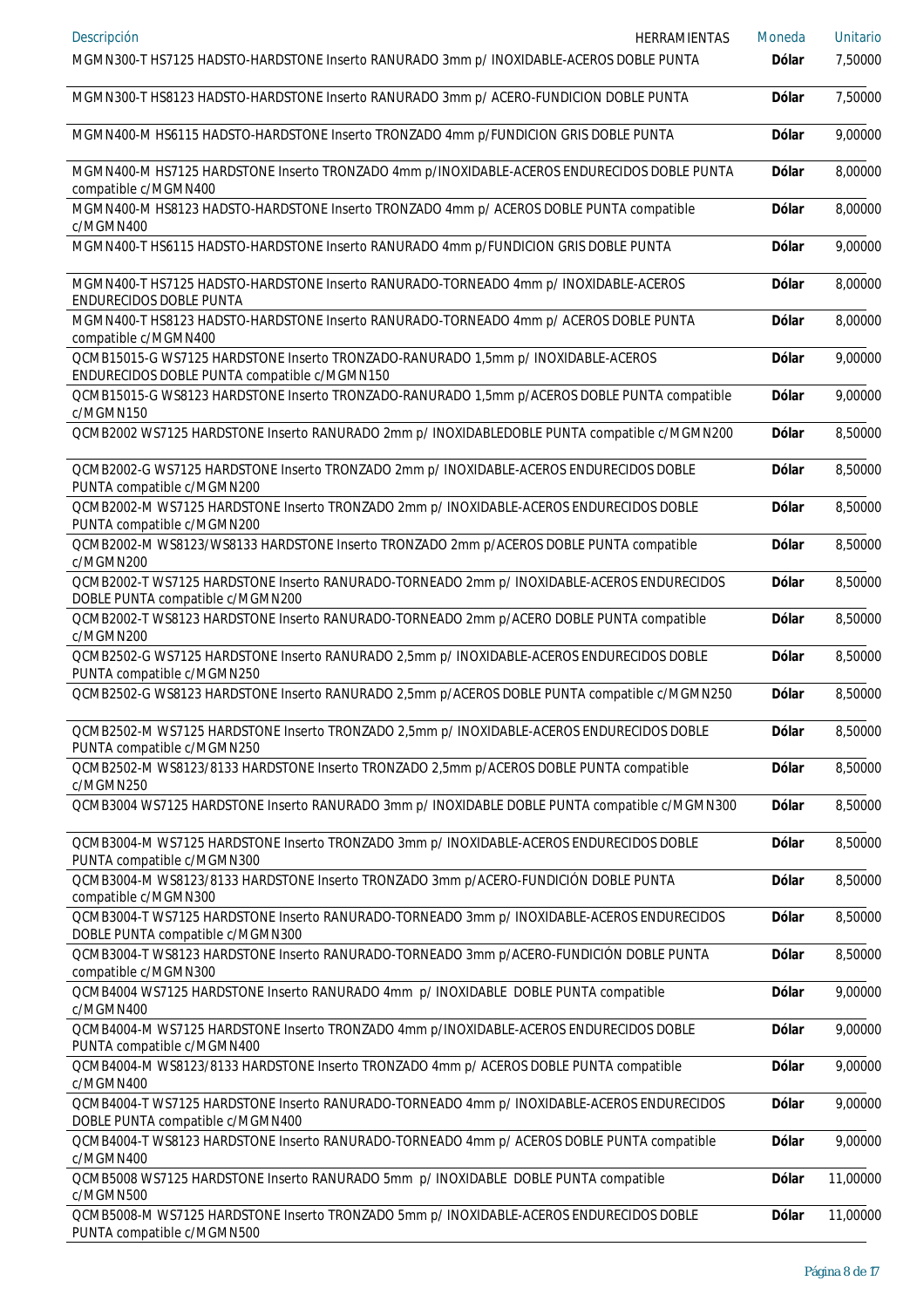| Descripción<br><b>HERRAMIENTAS</b>                                                                                                   | Moneda       | Unitario |
|--------------------------------------------------------------------------------------------------------------------------------------|--------------|----------|
| QCMB5008-M WS8123 HARDSTONE Inserto TRONZADO 5mm p/ ACERO DOBLE PUNTA compatible c/MGMN500                                           | Dólar        | 11,00000 |
| QCMB6008-M WS7125 HARDSTONE Inserto TRONZADO 6mm p/ INOXIDABLE-ACEROS ENDURECIDOS DOBLE<br>PUNTA compatible c/MGMN600                | <b>Dólar</b> | 12,70000 |
| QCMB6008-M WS8123 HARDSTONE Inserto TRONZADO 6mm p/ ACERO DOBLE PUNTA compatible c/MGMN600                                           | Dólar        | 12,70000 |
| QPMB2010 WS7125 HARDSTONE Inserto PERFILADO REDONDO 2mm p/ INOXIDABLE DOBLE PUNTA compatible<br>c/MGMN200                            | <b>Dólar</b> | 8,50000  |
| QPMB2010 WS8123 HARDSTONE Inserto PERFILADO REDONDO 2mm p/ ACERO y FUNDICIÓN DOBLE PUNTA<br>compatible c/MGMN200                     | <b>Dólar</b> | 8,50000  |
| QPMB2010-M WS7125 HARDSTONE Inserto PERFILADO REDONDO 2mm p/ INOXIDABLE DOBLE PUNTA compatible<br>c/MGMN200                          | <b>Dólar</b> | 8,50000  |
| QPMB3015 WS7125 HARDSTONE Inserto PERFILADO REDONDO 3mm p/ INOXIDABLE DOBLE PUNTA compatible<br>c/MGMN300                            | <b>Dólar</b> | 8,50000  |
| QPMB3015 WS8123 HARDSTONE Inserto PERFILADO REDONDO 3mm p/ ACERO y FUNDICIÓN DOBLE PUNTA<br>compatible c/MGMN300                     | <b>Dólar</b> | 8,50000  |
| QPMB4020 WS7125 HARDSTONE Inserto PERFILADO REDONDO 4mm p/ INOXIDABLEDOBLE PUNTA compatible<br>c/MGMN400                             | <b>Dólar</b> | 9,00000  |
| QPMB4020 WS8123 HARDSTONE Inserto PERFILADO REDONDO 4mm p/ ACERO y FUNDICIÓN DOBLE PUNTA<br>compatible c/MGMN400                     | <b>Dólar</b> | 9,00000  |
| QPMB5025 WS7125 HARDSTONE Inserto PERFILADO REDONDO 5mm p/ INOXIDABLE DOBLE PUNTA compatible<br>c/MGMN500                            | <b>Dólar</b> | 11,00000 |
| QPMB5025 WS8123 HARDSTONE Inserto PERFILADO REDONDO 5mm p/ ACERO DOBLE PUNTA compatible<br>c/MGMN500                                 | <b>Dólar</b> | 11,00000 |
| RCKT1606MO-FM WS7140 HARDSTONE Inserto FRESADO REDONDO d16mm ALTA VELOCIDAD/ ACEROS<br><b>ENDURECIDOS</b>                            | <b>Dólar</b> | 8,70000  |
| RDMW1605MO-FM WS5120 HARDSTONE Inserto FRESADO REDONDO d16mm ALTA VELOCIDAD/ ACEROS<br><b>ENDURECIDOS</b>                            | <b>Dólar</b> | 8,70000  |
| RDMW1605MO-FM WS5130 HARDSTONE Inserto FRESADO REDONDO d16mm MULTIMATERIAL                                                           | <b>Dólar</b> | 8,70000  |
| RPMT08T2MO-FM WS5120 HARDSTONE Inserto FRESADO REDONDO d 8mm P/ALTA VELOCIDAD ACEROS<br><b>ENDURECIDOS</b>                           | <b>Dólar</b> | 6,60000  |
| RPMT08T2MO-FM WS5130 HARDSTONE Inserto FRESADO REDONDO d 8mm MULTIMATERIAL                                                           | <b>Dólar</b> | 6,60000  |
| RPMT1003MO-FM HS5120 HADSTO-HARDSTONE Inserto FRESADO REDONDO d10mm ALTA VELOCIDAD/ ACEROS<br><b>ENDURECIDOS</b>                     | <b>Dólar</b> | 5,50000  |
| RPMT1003MO-FM HS5130 HADSTO-HARDSTONE Inserto FRESADO REDONDO d10mm MULTIMATERIAL                                                    | Dólar        | 5,00000  |
| RPMT1003MO-FM WS5120 HARDSTONE Inserto FRESADO REDONDO d10mm ALTA VELOCIDAD/ ACEROS<br><b>ENDURECIDOS</b>                            | <b>Dólar</b> | 6,60000  |
| RPMT1003MO-FM WS5130 HARDSTONE Inserto FRESADO REDONDO d10mm MULTIMATERIAL                                                           | <b>Dólar</b> | 6,60000  |
| RPMT1204MO-FM WS5130 HARDSTONE Inserto FRESADO REDONDO d12mm MULTIMATERIAL                                                           | <b>Dólar</b> | 6,90000  |
| SCMT09T304-MP WS7225 HARDSTONE Inserto CUADRADO POSITIVO 9mm radio 0,4 p/FINO MULTIMATERIAL                                          | <b>Dólar</b> | 5,60000  |
| SCMT09T304-TM WS7225 HARDSTONE Inserto CUADRADO POSITIVO 9mm radio 0,4 p/FINO MULTIMATERIAL                                          | <b>Dólar</b> | 5,60000  |
| SCMT09T308-TM WS7225 HARDSTONE Inserto CUADRADO POSITIVO 9mm radio 0,8 p/FINO- MEDIO<br>MULTIMATERIAL                                | <b>Dólar</b> | 5,60000  |
| SDMT1205ZTN-FM WS5130 HARDSTONE Inserto FRESADO ALTO AVANCE P/ INOXIDABLE Y ACERO                                                    | <b>Dólar</b> | 8,90000  |
| SDMT1505ZTN-FM WS5130 HARDSTONE Inserto FRESADO ALTO AVANCE Cuadrado p/INOXIDABLE y ACERO                                            | <b>Dólar</b> | 10,70000 |
| SDMW1205ZTN WS5130 HARDSTONE Inserto FRESADO ALTO AVANCE Multimaterial                                                               | <b>Dólar</b> | 8,90000  |
| SDMW1505ZTN WS5130 HARDSTONE Inserto FRESADO ALTO AVANCE Cuadrado Multimaterial                                                      | <b>Dólar</b> | 10,70000 |
| SEET12T3-GM WS5130/HR52522B HARDSTONE Inserto FRESADO Cuadrado 13,4mm chaflan 2x2 MULTIMATERIAL<br>P/planeado de super acabado a 45° | <b>Dólar</b> | 7,80000  |
| SEHT1204AFFN-X83 WSK10 HARDSTONE Inserto FRESADO CUADRADO 12mm BISEL 45° P/ALUMINIO                                                  | <b>Dólar</b> | 9,20000  |
| SEMT1204AFTN-FM WS5130 HARDSTONE Inserto FRESADO Cuadrado 12,7mm chaflan 2x2 MULTIMATERIAL<br>P/planeado a 45°                       | <b>Dólar</b> | 7,50000  |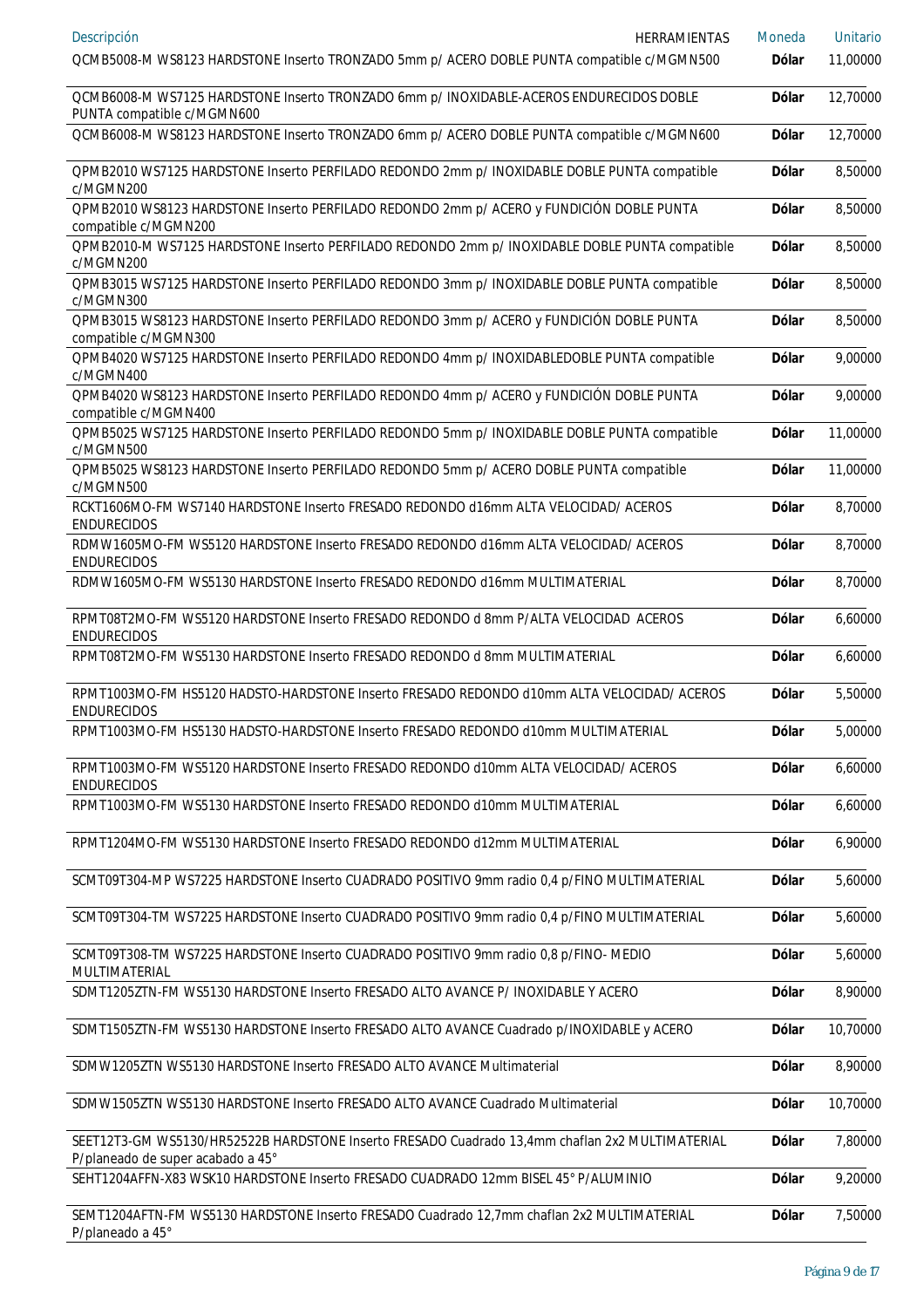| Descripción<br><b>HERRAMIENTAS</b>                                                                                                       | Moneda       | Unitario |
|------------------------------------------------------------------------------------------------------------------------------------------|--------------|----------|
| SEMT13T3AGTN-FM WS5130 HARDSTONE Inserto FRESADO Cuadrado 13,4mm chaflan 2x2 MULTIMATERIAL<br>P/planeado de super acabado a 45°          | <b>Dólar</b> | 7,80000  |
| SNMA120404 WS61155 HARDSTONE Inserto Cuadrado NEGATIVO 12mm radio 0,4 p/FINO en FUNDICION                                                | <b>Dólar</b> | 7,00000  |
| SNMA120408 WS61155 HARDSTONE Inserto Cuadrado NEGATIVO 12mm radio 0,8 p/MEDIO en FUNDICION                                               | <b>Dólar</b> | 7,00000  |
| SNMA120412 WS6115 HARDSTONE Inserto Cuadrado NEGATIVO 12mm radio 1,2 p/DESBASTE en FUNDICION                                             | <b>Dólar</b> | 7,00000  |
| SNMA190616 WS6115 HARDSTONE Inserto Cuadrado NEGATIVO 19mm radio 1,6 p/DESBASTE en FUNDICION                                             | <b>Dólar</b> | 12,80000 |
| SNMG120404 WS61155 HARDSTONE Inserto Cuadrado NEGATIVO 12mm radio 0,4 p/FINO en FUNDICION                                                | <b>Dólar</b> | 7,00000  |
| SNMG120404-BM WS7125 HARDSTONE Inserto Cuadrado NEGATIVO 12mm radio 0,8 p/MEDIO en INOXIDABLE                                            | <b>Dólar</b> | 7,00000  |
| SNMG120404L-S HS7125 HADSTO-HARDSTONE Inserto Cuadrado NEGATIVO IZQUIERDO 12mm radio 0,4<br>p/DESBASTE en ACERO INOXIDABLE-MULTIMATERIAL | <b>Dólar</b> | 6,00000  |
| SNMG120404R-S HS7125 HADSTO-HARDSTONE Inserto Cuadrado NEGATIVO IZQUIERDO 12mm radio 0,4<br>p/DESBASTE en ACERO INOXIDABLE-MULTIMATERIAL | <b>Dólar</b> | 6,00000  |
| SNMG120408 WS61155 HARDSTONE Inserto Cuadrado NEGATIVO 12mm radio 0,8 p/MEDIO en FUNDICION                                               | <b>Dólar</b> | 7,00000  |
| SNMG120408-BM WS7120 HARDSTONE Inserto Cuadrado NEGATIVO 12mm radio 0,8 p/MEDIO alta velocidad en<br>INOXIDABLE - C/GOLPE                | <b>Dólar</b> | 7,00000  |
| SNMG120408-BM WS7125 HARDSTONE Inserto Cuadrado NEGATIVO 12mm radio 0,8 p/MEDIO en INOXIDABLE                                            | <b>Dólar</b> | 7,00000  |
| SNMG120408-BM WS7225 HARDSTONE Inserto Cuadrado NEGATIVO 12mm radio 0,8 p/MEDIO en INOXIDABLE                                            | <b>Dólar</b> | 7,00000  |
| SNMG120408-BR WS7125 HARDSTONE Inserto Cuadrado NEGATIVO 12mm radio 0,8 p/DESBASTE en INOXIDABLE -<br>C/GOLPE                            | <b>Dólar</b> | 7,00000  |
| SNMG120408-GM WS8125 HARDSTONE Inserto Cuadrado NEGATIVO 12mm radio 1,2 p/DESBASTE en ACERO                                              | <b>Dólar</b> | 7,00000  |
| SNMG120408-GT HS8125 HASDTO-HARDSTONE Inserto Cuadrado NEGATIVO 12mm radio 0,8 p/DESBASTE en<br><b>ACERO</b>                             | <b>Dólar</b> | 6,00000  |
| SNMG120408-GT WS8135 HARDSTONE Inserto Cuadrado NEGATIVO 12mm radio 1,2 p/DESBASTE en ACERO                                              | <b>Dólar</b> | 7,00000  |
| SNMG120408L-M HS8125 HADSTO-HARDSTONE Inserto Cuadrado NEGATIVO IZQUIERDO 12mm radio 0,8<br>p/DESBASTE en ACERO                          | <b>Dólar</b> | 6,00000  |
| SNMG120408L-M WS8125 HARDSTONE Inserto Cuadrado NEGATIVO IZQUIERDO 12mm radio 0,8 p/DESBASTE en<br><b>ACERO</b>                          | <b>Dólar</b> | 7,00000  |
| SNMG120408L-S HS7125 HADSTO-HARDSTONE Inserto Cuadrado NEGATIVO IZQUIERDO 12mm radio 0,8<br>p/DESBASTE en ACERO INOXIDABLE-MULTIMATERIAL | <b>Dólar</b> | 6,00000  |
| SNMG120408-MT HS8125 HASDTO-HARDSTONE Inserto Cuadrado NEGATIVO 12mm radio 0,8 p/DESBASTE en<br><b>ACERO</b>                             | <b>Dólar</b> | 6,00000  |
| SNMG120408R-M HS8125 HADSTO-HARDSTONE Inserto Cuadrado NEGATIVO IZQUIERDO 12mm radio 0,8<br>p/DESBASTE en ACERO                          | <b>Dólar</b> | 6,00000  |
| SNMG120408R-M WS8125 HARDSTONE Inserto Cuadrado NEGATIVO DERECHO 12mm radio 0,8 p/DESBASTE en<br><b>ACERO</b>                            | <b>Dólar</b> | 7,00000  |
| SNMG120408R-S HS7125 HADSTO-HARDSTONE Inserto Cuadrado NEGATIVO IZQUIERDO 12mm radio 0,8<br>p/DESBASTE en ACERO INOXIDABLE-MULTIMATERIAL | <b>Dólar</b> | 6,00000  |
| SNMG120412 WS6115 HARDSTONE Inserto Cuadrado NEGATIVO 12mm radio 1,2 p/DESBASTE en FUNDICION                                             | <b>Dólar</b> | 7,00000  |
| SNMG120412-BM HS7120 HARDSTONE Inserto Cuadrado NEGATIVO 12mm radio 1,2 p/MEDIO a alta velocidad en<br>INOXIDABLE - C/GOLPE              | <b>Dólar</b> | 7,00000  |
| SNMG120412-BM WS7125 HARDSTONE Inserto Cuadrado NEGATIVO 12mm radio 1,2 p/MEDIO a DESBASTE en<br>INOXIDABLE                              | <b>Dólar</b> | 7,00000  |
| SNMG120412-BR WS7120 HARDSTONE Inserto Cuadrado NEGATIVO 12mm radio 1,2 p/DESBASTE a alta velocidad<br>en INOXIDABLE - C/GOLPE           | <b>Dólar</b> | 7,00000  |
| SNMG120412-BR WS7125 HARDSTONE Inserto Cuadrado NEGATIVO 12mm radio 1,2 p/DESBASTE en INOXIDABLE -<br>C/GOLPE                            | <b>Dólar</b> | 7,00000  |
| SNMG120412-GM WS8125 HARDSTONE Inserto Cuadrado NEGATIVO 12mm radio 1,2 p/DESBASTE en ACERO                                              | <b>Dólar</b> | 7,00000  |
| SNMG190616 WS6115 HARDSTONE Inserto Cuadrado NEGATIVO 19mm radio 1,6 p/DESBASTE en FUNDICION                                             | <b>Dólar</b> | 12,80000 |
| SP200 HS7125 HARDSTONE Inserto TRONZADO 2mm p/ INOXIDABLE-ACEROS ENDURECIDOS SIMPLE PUNTA<br>compatible c/SP200                          | <b>Dólar</b> | 5,90000  |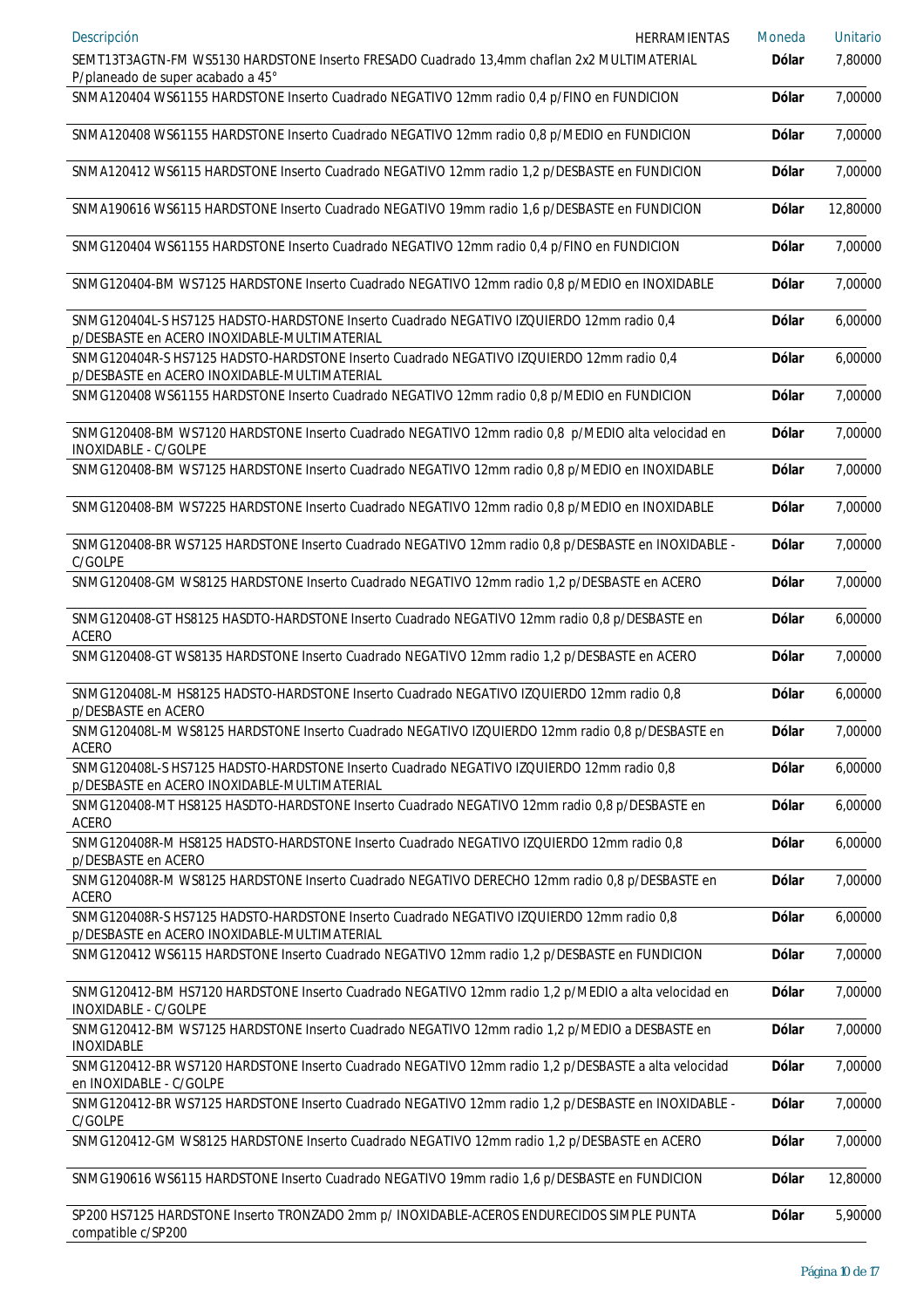| Descripción<br>HERRAMIENTAS                                                                                            | Moneda       | <b>Unitario</b> |
|------------------------------------------------------------------------------------------------------------------------|--------------|-----------------|
| SP200 HS8123 HARDSTONE Inserto TRONZADO 2mm p/ ACERO y FUNDICIÓN SIMPLE PUNTA compatible c/SP200                       | Dólar        | 5,90000         |
| SP300 HS7125 HADSTO-HARDSTONE Inserto TRONZADO 3mm p/ INOXIDABLE-ACEROS ENDURECIDOS SIMPLE<br>PUNTA compatible c/SP300 | <b>Dólar</b> | 5,90000         |
| SP300 HS7125 HARDSTONE Inserto TRONZADO 3mm p/ INOXIDABLE-ACEROS ENDURECIDOS SIMPLE PUNTA<br>compatible c/SP300        | <b>Dólar</b> | 5,90000         |
| SP300 HS8123 HARDSTONE Inserto TRONZADO 3mm p/ ACERO y FUNDICIÓN SIMPLE PUNTA compatible c/SP300                       | <b>Dólar</b> | 5,90000         |
| SP400 HS7125 HARDSTONE Inserto TRONZADO 4mm p/ INOXIDABLE-ACEROS ENDURECIDOS SIMPLE PUNTA<br>compatible c/SP400        | <b>Dólar</b> | 6,40000         |
| SP400 HS8123 HARDSTONE Inserto TRONZADO 4mm p/ ACERO y FUNDICIÓN SIMPLE PUNTA compatible c/SP400                       | <b>Dólar</b> | 6,40000         |
| SPMG050204 WS5131 HARDSTONE Inserto PERFILADO P/ROSCADO métrica 60° Paso=1,00mm 4 puntas                               | <b>Dólar</b> | 16,00000        |
| SPMG050204DG WS5131 HARDSTONE Inserto PERFORADO/FRESADO/CHEVETEROS Cuadrado 5mm radio 0,4<br>MULTIMATERIAL             | <b>Dólar</b> | 6,15000         |
| SPMG060204DG WS5131 HARDSTONE Inserto PERFORADO/FRESADO/CHEVETEROS Cuadrado 6mm radio 0,4<br>MULTIMATERIAL             | <b>Dólar</b> | 6,40000         |
| SPMG07T308DG WS5131 HARDSTONE Inserto PERFORADO/FRESADO/CHEVETEROS Cuadrado 7mm radio 0,8<br>MULTIMATERIAL             | <b>Dólar</b> | 6,90000         |
| SPMG090408DG WS5131 HARDSTONE Inserto PERFORADO/FRESADO/CHAVETEROS Cuadrado 9mm radio 0,8<br>MULTIMATERIAL             | <b>Dólar</b> | 8,00000         |
| SPMG090408DG WS5231 HARDSTONE Inserto PERFORADO/FRESADO/CHAVETEROS Cuadrado 9mm radio 0,8<br>MULTIMATERIAL             | <b>Dólar</b> | 8,00000         |
| SPMG110408DG WS5131 HARDSTONE Inserto PERFORADO/FRESADO/CHEVETEROS Cuadrado 11mm radio 0,8<br>MULTIMATERIAL            | <b>Dólar</b> | 8,50000         |
| SPMT120408-MM WS5130 HARDSTONE Inserto FRESADO/CHAVETEROS Cuadrado 12,7mm radio 0,8<br>MULTIMATERIAL                   | <b>Dólar</b> | 9,00000         |
| TCGT090204-AK WSK10 HARDSTONE Inserto Triangular 9mm radio 0,4 p/FINO en ALUMINIO-NO FERROSOS                          | <b>Dólar</b> | 6,50000         |
| TCGT110204-AK WSK10 HARDSTONE Inserto Triangular 11mm radio 0,4 p/FINO en ALUMINIO-NO FERROSOS                         | <b>Dólar</b> | 6,50000         |
| TCGT16T304-AK WSK10 HARDSTONE Inserto Triangular 16mm radio 0,4 p/FINO en ALUMINIO-NO FERROSOS                         | <b>Dólar</b> | 8,00000         |
| TCMT110202 WS7125 HARDSTONE Inserto TRIANGULAR POSITIVO 11mm radio 0,2 p/SUPER FINO MULTIMATERIAL                      | <b>Dólar</b> | 5,50000         |
| TCMT110204 WS7125 HARDSTONE Inserto TRIANGULAR POSITIVO 11mm radio 0,4 p/FINO MULTIMATERIAL                            | <b>Dólar</b> | 5,50000         |
| TCMT110204-TM WS7225 HARDSTONE Inserto TRIANGULAR POSITIVO 11mm radio 0,4 p/FINO MULTIMATERIAL                         | Dólar        | 5,50000         |
| TCMT110204-TM WS8125 HARDSTONE Inserto TRIANGULAR POSITIVO 11mm radio 0,4 p/ACERO                                      | <b>Dólar</b> | 5,50000         |
| TCMT110208 WS7125 HARDSTONE Inserto TRIANGULAR POSITIVO 11mm radio 0,8 p/ FINO MULTIMATERIAL                           | Dólar        | 5,50000         |
| TCMT110208-TM WS7225 HARDSTONE Inserto TRIANGULAR POSITIVO 11mm radio 0,8 p/FINO MULTIMATERIAL                         | Dólar        | 5,50000         |
| TCMT110208-TM WS8125 HARDSTONE Inserto TRIANGULAR POSITIVO 11mm radio 0,8 p/ACERO                                      | Dólar        | 5,50000         |
| TCMT16T304-HMP WS8125/HR82512 HARDSTONE Inserto TRIANGULAR POSITIVO 16mm radio 0,4 p/FINO en<br><b>ACERO</b>           | Dólar        | 5,90000         |
| TCMT16T304-MP WS7125 HARDSTONE Inserto TRIANGULAR POSITIVO 16mm radio 0,4 p/FINO MULTIMATERIAL                         | Dólar        | 5,90000         |
| TCMT16T304-TM WS7225 HARDSTONE Inserto TRIANGULAR POSITIVO 16mm radio 0,4 p/FINO MULTIMATERIAL                         | Dólar        | 5,90000         |
| TCMT16T304-TM WS8125 HARDSTONE Inserto TRIANGULAR POSITIVO 16mm radio 0,4 p/FINO en ACERO                              | Dólar        | 5,90000         |
| TCMT16T308-HMP WS8125/HR82512 HARDSTONE Inserto TRIANGULAR POSITIVO 11mm radio 0,8 p/ MEDIO en<br><b>ACERO</b>         | Dólar        | 5,90000         |
| TCMT16T308-MP WS7125 HARDSTONE Inserto TRIANGULAR POSITIVO 16mm radio 0,8 p/ MEDIO MULTIMATERIAL                       | <b>Dólar</b> | 5,90000         |
| TCMT16T308-MP WS8125 HARDSTONE Inserto TRIANGULAR POSITIVO 16mm radio 0,8 p/FINO en ACERO                              | <b>Dólar</b> | 5,90000         |
| TCMT16T308-TM WS7225 HARDSTONE Inserto TRIANGULAR POSITIVO 16mm radio 0,8 p/FINO MULTIMATERIAL                         | Dólar        | 5,90000         |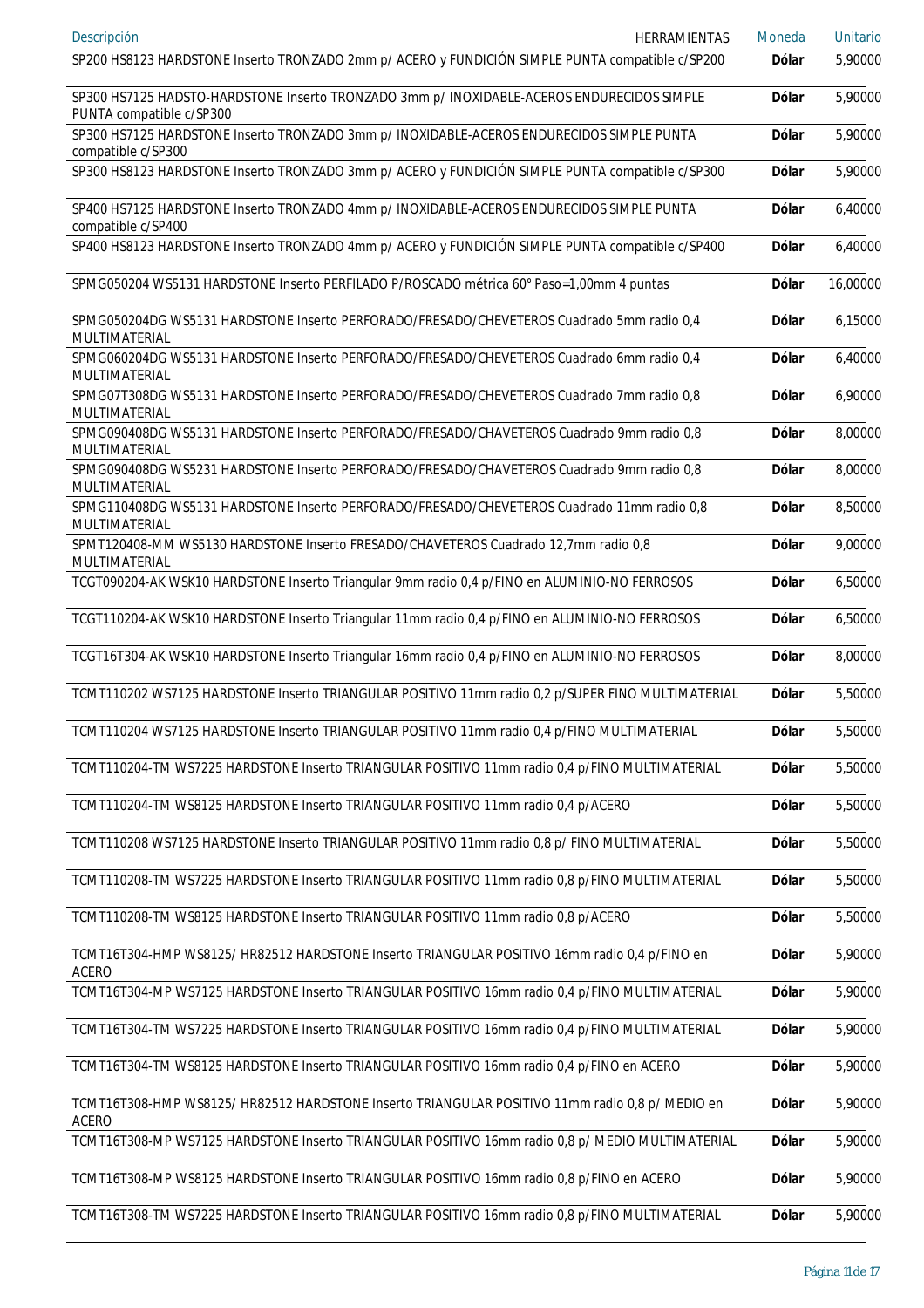| Descripción<br>HERRAMIENTAS                                                                                                 | Moneda       | <b>Unitario</b> |
|-----------------------------------------------------------------------------------------------------------------------------|--------------|-----------------|
| TCMT16T308-TM WS8125 HARDSTONE Inserto TRIANGULAR POSITIVO 16mm radio 0,8 p/FINO en ACERO                                   | Dólar        | 5,90000         |
| TCMT16T312-TM WS7225 HARDSTONE Inserto TRIANGULAR POSITIVO 16mm radio 1,2 p/ MEDIO MULTIMATERIAL                            | Dólar        | 5,90000         |
| TDC20 WS7125-HR52528 HARDSTONE Inserto TRONZADO 2mm p/ INOXIDABLE-ACEROS ENDURECIDOS DOBLE<br><b>PUNTA</b>                  | Dólar        | 8,50000         |
| TDC30 HS7125 HADSTO-HARDSTONE Inserto TRONZADO 3mm p/ INOXIDABLE-ACEROS ENDURECIDOS DOBLE<br>PUNTA                          | Dólar        | 8,50000         |
| TDC30 WS7125 HARDSTONE Inserto TRONZADO 3mm p/ INOXIDABLE-ACEROS ENDURECIDOS DOBLE PUNTA                                    | Dólar        | 8,50000         |
| TDC40 WS7125-HR52528 HARDSTONE Inserto TRONZADO 4mm p/ INOXIDABLE-ACEROS ENDURECIDOS DOBLE<br><b>PUNTA</b>                  | Dólar        | 9,00000         |
| TDC50 WS7125 HARDSTONE Inserto TRONZADO 5mm p/ INOXIDABLE-ACEROS ENDURECIDOS DOBLE PUNTA                                    | Dólar        | 11,00000        |
| TNMA160404 WS6115 HARDSTONE Inserto Triangular NEGATIVO 16mm radio 0,4 p/FINO EN FUNDICION                                  | Dólar        | 6,00000         |
| TNMA160408 WS6115 HARDSTONE Inserto Triangular NEGATIVO 16mm radio 0,8 p/MEDIO EN FUNDICION                                 | Dólar        | 6,00000         |
| TNMA160412 WS6115 HARDSTONE Inserto Triangular NEGATIVO 16mm radio 1,2 p/DESBASTE EN FUNDICION                              | Dólar        | 6,00000         |
| TNMA220408 WS6115 HARDSTONE Inserto Triangular NEGATIVO 16mm radio 0,8 p/MEDIO a DESBASTE EN<br><b>FUNDICION</b>            | Dólar        | 7,50000         |
| TNMA220412 WS6115 HARDSTONE Inserto Triangular NEGATIVO 16mm radio 1,2 p/MEDIO a DESBASTE EN<br><b>FUNDICION</b>            | Dólar        | 7,50000         |
| TNMG160404-BF HS7125 HADSTO-HARDSTONE Inserto Triangular NEGATIVO 16mm radio 0,4 p/FINO en<br>INOXIDABLE/ SUPERALEACIONES   | Dólar        | 5,50000         |
| TNMG160404-BF WS7125 HARDSTONE Inserto Triangular NEGATIVO 16mm radio 0,4 p/FINO en INOXIDABLE/<br><b>SUPERALEACIONES</b>   | Dólar        | 6,00000         |
| TNMG160404-BF WS7225 HARDSTONE Inserto Triangular NEGATIVO 16mm radio 0,4 p/FINO en INOXIDABLE/<br><b>SUPERALEACIONES</b>   | Dólar        | 6,00000         |
| TNMG160404-BM HS7125 HADSTO-HARDSTONE Inserto Triangular NEGATIVO 16mm radio 0,4 p/MEDIO en<br>INOXIDABLE - C/GOLPE         | Dólar        | 5,50000         |
| TNMG160404-BM WS7120 HARDSTONE Inserto Triangular NEGATIVO 16mm radio 0,4 p/MEDIO alta velocidad en<br>INOXIDABLE - C/GOLPE | Dólar        | 6,00000         |
| TNMG160404-BM WS7125 HARDSTONE Inserto Triangular NEGATIVO 16mm radio 0,4 p/MEDIO en INOXIDABLE -<br>C/GOLPE                | Dólar        | 5,50000         |
| TNMG160404-BM WS7225 HARDSTONE Inserto Triangular NEGATIVO 16mm radio 0,4 p/MEDIO en INOXIDABLE -<br>C/GOLPE                | <b>Dólar</b> | 6,00000         |
| TNMG160404-GF WS8125 HARDSTONE Inserto Triangular NEGATIVO 16mm radio 0,4 p/SUPER FINO A FINO en<br><b>ACERO</b>            | Dólar        | 6,00000         |
| TNMG160404-GT WS8125 HARDSTONE Inserto Triangular NEGATIVO 16mm radio 0,4 p/FINO en ACERO                                   | Dólar        | 6,00000         |
| TNMG160404L-M HS8125 HADSTO-HARDSTONE Inserto Triangular NEGATIVO IZQUIERDO 16mm radio 0,4 p/FINO<br>en ACERO               | <b>Dólar</b> | 5,50000         |
| TNMG160404L-M WS8115 HARDSTONE Inserto Triangular NEGATIVO IZQUIERDO 16mm radio 0,4 p/FINO a ALTA<br>VELOCIDAD en ACERO     | Dólar        | 6,00000         |
| TNMG160404L-M WS8125 HARDSTONE Inserto Triangular NEGATIVO IZQUIERDO 16mm radio 0,4 p/FINO en ACERO                         | <b>Dólar</b> | 6,00000         |
| TNMG160404L-S HS7125 HADSTO-HARDSTONE Inserto Triangular NEGATIVO 16mm radio 0,4 p/MEDIO en<br>INOXIDABLE - C/GOLPE         | Dólar        | 5,50000         |
| TNMG160404-MT HS8125 HADSTO-HARDSTONE Inserto Triangular NEGATIVO 16mm radio 0,4 p/FINO en ACERO                            | <b>Dólar</b> | 5,50000         |
| TNMG160404-MT WS8115 HARDSTONE Inserto Triangular NEGATIVO 16mm radio 0,4 p/FINO a ALTA VELOCIDAD<br>en ACERO               | Dólar        | 6,00000         |
| TNMG160404-MT WS8125 HARDSTONE Inserto Triangular NEGATIVO 16mm radio 0,4 p/FINO en ACERO                                   | <b>Dólar</b> | 6,00000         |
| TNMG160404R-M HS8125 HADSTO-HARDSTONE Inserto Triangular NEGATIVO DERECHO 16mm radio 0,4 p/FINO<br>en ACERO                 | Dólar        | 5,50000         |
| TNMG160404R-M WS8115 HARDSTONE Inserto Triangular NEGATIVO DERECHO 16mm radio 0,4 p/FINO a ALTA<br>VELOCIDAD en ACERO       | <b>Dólar</b> | 6,00000         |
| TNMG160404R-M WS8125 HARDSTONE Inserto Triangular NEGATIVO DERECHO 16mm radio 0,4 p/FINO en ACERO                           | <b>Dólar</b> | 6,00000         |
| TNMG160404R-M WS8225 HARDSTONE Inserto Triangular NEGATIVO DERECHO 16mm radio 0,4 p/FINO en ACERO                           | <b>Dólar</b> | 6,00000         |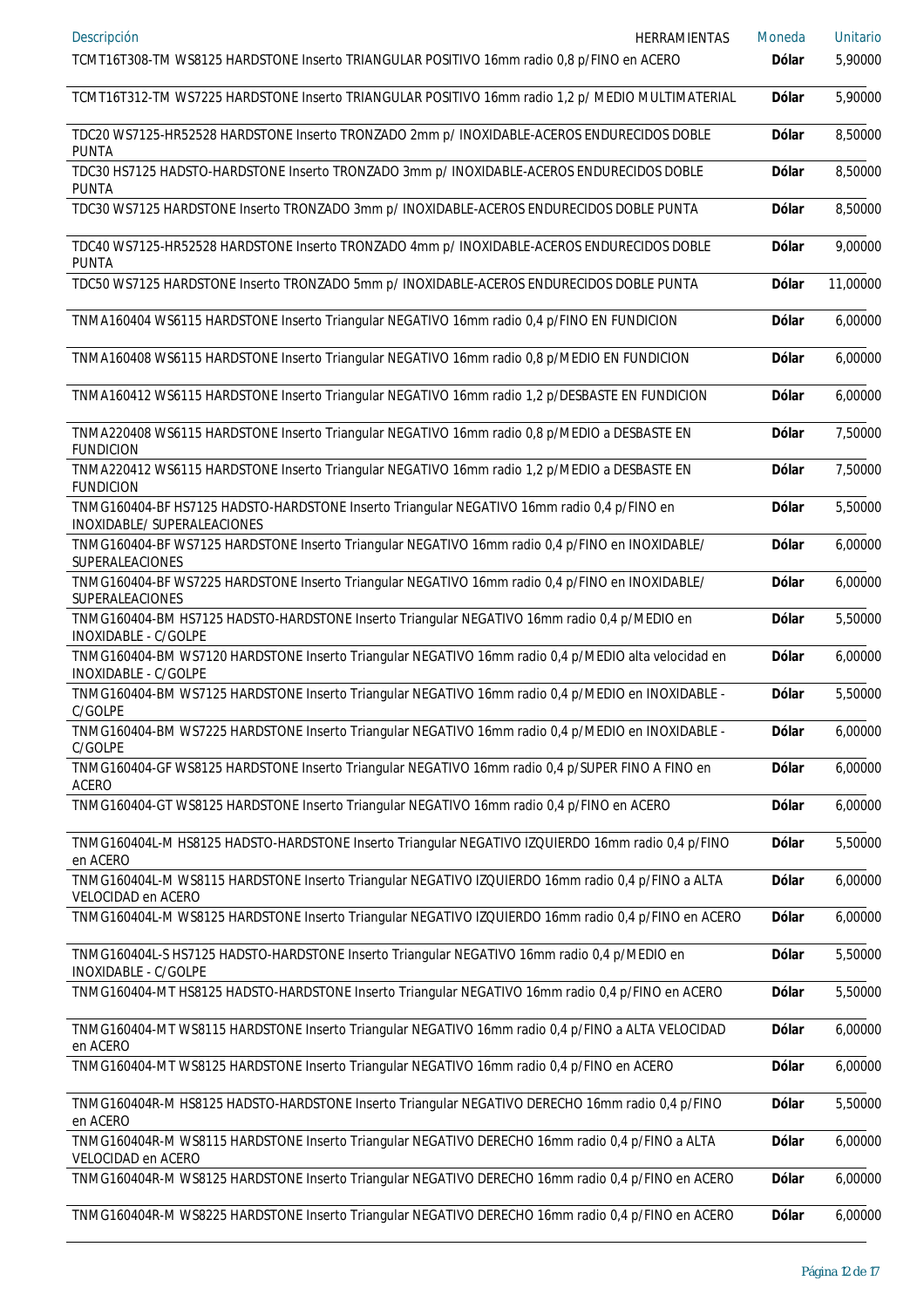| Descripción<br><b>HERRAMIENTAS</b>                                                                                             | Moneda       | <b>Unitario</b> |
|--------------------------------------------------------------------------------------------------------------------------------|--------------|-----------------|
| TNMG160404R-S HS7125 HADSTO-HARDSTONE Inserto Triangular NEGATIVO 16mm radio 0,4 p/MEDIO en<br>INOXIDABLE - C/GOLPE            | <b>Dólar</b> | 5,50000         |
| TNMG160408 WS6115 HARDSTONE Inserto Triangular NEGATIVO 16mm radio 0,8 p/MEDIO EN FUNDICION                                    | <b>Dólar</b> | 6,00000         |
| TNMG160408-BF HS7125 HADSTO-HARDSTONE Inserto Triangular NEGATIVO 16mm radio 0,8 p/FINO en<br>INOXIDABLE/ SUPERALEACIONES      | Dólar        | 5,50000         |
| TNMG160408-BF WS7125 HARDSTONE Inserto Triangular NEGATIVO 16mm radio 0,8 p/FINO en INOXIDABLE/<br>SUPERALEACIONES             | Dólar        | 6,00000         |
| TNMG160408-BF WS7225 HARDSTONE Inserto Triangular NEGATIVO 16mm radio 0,8 p/FINO en INOXIDABLE/<br>SUPERALEACIONES             | Dólar        | 6,00000         |
| TNMG160408-BM HS7125 HADSTO-HARDSTONE Inserto Triangular NEGATIVO 16mm radio 0,8 p/MEDIO en<br>INOXIDABLE - C/GOLPE            | Dólar        | 5,50000         |
| TNMG160408-BM HS7225 HADSTO-HARDSTONE Inserto Triangular NEGATIVO 16mm radio 0,8 p/MEDIO en<br>INOXIDABLE - C/GOLPE            | Dólar        | 5,50000         |
| TNMG160408-BM WS7120 HARDSTONE Inserto Triangular NEGATIVO 16mm radio 0,8 p/MEDIO alta velocidad en<br>INOXIDABLE - C/GOLPE    | Dólar        | 6,00000         |
| TNMG160408-BM WS7125 HARDSTONE Inserto Triangular NEGATIVO 16mm radio 0,8 p/MEDIO en INOXIDABLE -<br>C/GOLPE                   | Dólar        | 6,00000         |
| TNMG160408-BM WS7225 HARDSTONE Inserto Triangular NEGATIVO 16mm radio 0,8 p/MEDIO en INOXIDABLE -<br>C/GOLPE                   | Dólar        | 6,00000         |
| TNMG160408-BR WS7120 HARDSTONE Inserto Triangular NEGATIVO 16mm radio 0,8 p/DESBASTE alta velocidad<br>en INOXIDABLE - C/GOLPE | Dólar        | 6,00000         |
| TNMG160408-BR WS7125 HARDSTONE Inserto Triangular NEGATIVO 16mm radio 0,8 p/DESBASTE en<br>INOXIDABLE - C/GOLPE                | Dólar        | 6,00000         |
| TNMG160408-BR WS7225 HARDSTONE Inserto Triangular NEGATIVO 16mm radio 0,8 p/DESBASTE en<br>INOXIDABLE - C/GOLPE                | Dólar        | 6,00000         |
| TNMG160408-GF WS7225 HARDSTONE Inserto Triangular NEGATIVO 16mm radio 0,8 p/SUPER FINO A FINO en<br>ACERO                      | Dólar        | 6,00000         |
| TNMG160408-GF WS8125 HARDSTONE Inserto Triangular NEGATIVO 16mm radio 0,8 p/SUPER FINO A FINO en<br><b>ACERO</b>               | Dólar        | 6,00000         |
| TNMG160408-GT WS8125 HARDSTONE Inserto Triangular NEGATIVO 16mm radio 0,8 p/MEDIO en ACERO                                     | Dólar        | 6,00000         |
| TNMG160408L-M HS8125 HARDSTONE -HADSTO Inserto Triangular NEGATIVO IZQUIERDO 16mm radio 0,8<br>p/MEDIO en ACERO                | Dólar        | 5,50000         |
| TNMG160408L-M WS8125 HARDSTONE Inserto Triangular NEGATIVO IZQUIERDO 16mm radio 0,8 p/MEDIO en<br>ACERO                        | Dólar        | 6,00000         |
| TNMG160408L-M WS8225 HARDSTONE Inserto Triangular NEGATIVO IZQUIERDO 16mm radio 0,8 p/MEDIO en<br>ACERO                        | <b>Dólar</b> | 6,00000         |
| TNMG160408L-S HS7125 HADSTO-HARDSTONE Inserto Triangular NEGATIVO 16mm radio 0,4 p/MEDIO en<br>INOXIDABLE - C/GOLPE            | <b>Dólar</b> | 5,50000         |
| TNMG160408-MT HS8125 HADSTO-HARDSTONE Inserto Triangular NEGATIVO 16mm radio 0,8 p/MEDIO en ACERO                              | <b>Dólar</b> | 5,50000         |
| TNMG160408-MT WS8115 HARDSTONE Inserto Triangular NEGATIVO 16mm radio 0,8 p/MEDIO a ALTA VELOCIDAD<br>en ACERO                 | <b>Dólar</b> | 6,00000         |
| TNMG160408-MT WS8125 HARDSTONE Inserto Triangular NEGATIVO 16mm radio 0,8 p/MEDIO en ACERO                                     | <b>Dólar</b> | 6,00000         |
| TNMG160408R-M HS8125 HADSTO-HARDSTONE Inserto Triangular NEGATIVO DERECHO 16mm radio 0,8 p/MEDIO<br>en ACERO                   | <b>Dólar</b> | 5,50000         |
| TNMG160408R-M WS8125 HARDSTONE Inserto Triangular NEGATIVO DERECHO 16mm radio 0,8 p/MEDIO en<br><b>ACERO</b>                   | Dólar        | 6,00000         |
| TNMG160408R-M WS8225 HARDSTONE Inserto Triangular NEGATIVO DERECHO 16mm radio 0,8 p/MEDIO en<br>ACERO                          | <b>Dólar</b> | 6,00000         |
| TNMG160408R-S HS7125 HADSTO-HARDSTONE Inserto Triangular NEGATIVO 16mm radio 0,4 p/MEDIO en<br>INOXIDABLE - C/GOLPE            | <b>Dólar</b> | 5,50000         |
| TNMG160412 WS6115 HARDSTONE Inserto Triangular NEGATIVO 16mm radio 1,2 p/DESBASTE EN FUNDICION                                 | <b>Dólar</b> | 6,00000         |
| TNMG160412-BM WS7120 HARDSTONE Inserto Triangular NEGATIVO 16mm radio 1,2 p/MEDIO a alta velocidad en<br>INOXIDABLE - C/GOLPE  | <b>Dólar</b> | 6,00000         |
| TNMG160412-BM WS7125 HARDSTONE Inserto Triangular NEGATIVO 16mm radio 1,2 p/MEDIO en INOXIDABLE -<br>C/GOLPE                   | <b>Dólar</b> | 6,00000         |
| TNMG160412-BR WS7225 HARDSTONE Inserto Triangular NEGATIVO 16mm radio 1,2 p/DESBASTE en<br>INOXIDABLE - C/GOLPE                | <b>Dólar</b> | 6,00000         |
| TNMG160412-MT WS8125 HARDSTONE Inserto Triangular NEGATIVO 16mm radio 1,2 p/DESBASTE en ACERO                                  | <b>Dólar</b> | 6,00000         |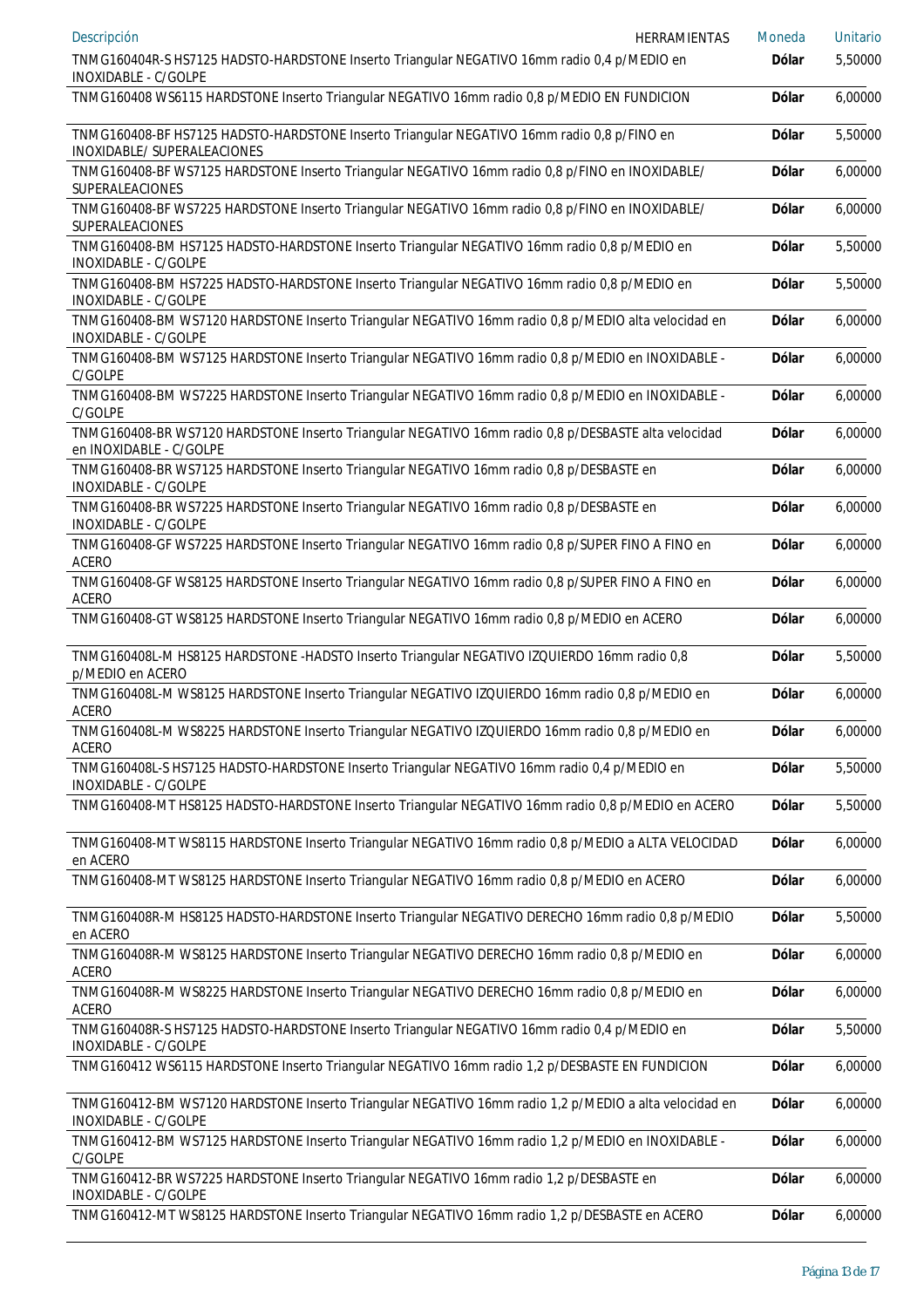| Descripción<br>HERRAMIENTAS<br>TNMG220408 HS6120 HADSTO-HARDSTONE Inserto Triangular NEGATIVO 16mm radio 0,8 p/MEDIO EN FUNDICION | Moneda<br>Dólar | <b>Unitario</b><br>7,50000 |
|-----------------------------------------------------------------------------------------------------------------------------------|-----------------|----------------------------|
| TNMG220408-CM2 WS8125/HR82512 HARDSTONE Inserto Triangular NEGATIVO 22mm radio 0,8 p/MEDIO A                                      | Dólar           | 7,50000                    |
| DESBASTE en ACERO<br>TNMG220412 WS6115 HARDSTONE Inserto Triangular NEGATIVO 22mm radio 1,2 p/DESBASTE EN FUNDICION               | Dólar           | 7,50000                    |
| TNMG220412-GM WS8125 HARDSTONE Inserto Triangular NEGATIVO 22mm radio 1,2 p/DESBASTE en ACERO                                     | <b>Dólar</b>    | 7,50000                    |
| TNMG220412-GM WS8135 HARDSTONE Inserto Triangular NEGATIVO 22mm radio 1,2 p/DESBASTE en ACERO                                     | <b>Dólar</b>    | 8,50000                    |
| TNMG220416 WS6115 HARDSTONE Inserto Triangular NEGATIVO 22mm radio 1,6 p/DESBASTE EN FUNDICION                                    | <b>Dólar</b>    | 7,50000                    |
| TPKN2204PDTR WS5130 HARDSTONE Inserto FRESADO TRIANGULAR 22mm MULTIMATERIAL                                                       | Dólar           | 8,80000                    |
| TPMH090204-MV HR52523 HARDSTONE Inserto TRIANGULAR POSITIVO 11mm radio 0,4 p/FINO MULTIMATERIAL                                   | <b>Dólar</b>    | 5,50000                    |
| TPMH110304-MV HR52523 HARDSTONE Inserto TRIANGULAR POSITIVO 11mm radio 0,4 p/FINO MULTIMATERIAL                                   | Dólar           | 5,50000                    |
| TPMH110308-MV HR52523 HARDSTONE Inserto TRIANGULAR POSITIVO 11mm radio 0,8 p/FINO MULTIMATERIAL                                   | Dólar           | 5,50000                    |
| USAR - TNMG160404R-M HS8125 HADSTO-HARDSTONE Inserto Triangular NEGATIVO DERECHO 16mm radio 0,4<br>p/FINO en ACERO                | <b>Dólar</b>    | 6,00000                    |
| VBMT110304-TM WS7225 HARDSTONE Inserto Romboidal 35° POSITIVO 11mm radio 0,4 p/FINO en INOXIDABLE -<br>MULTIMATERIAL              | Dólar           | 7,50000                    |
| VBMT110308-TM WS7225 HARDSTONE Inserto Romboidal 35° POSITIVO 11mm radio 0,4 p/FINO en INOXIDABLE -<br>MULTIMATERIAL              | Dólar           | 7,50000                    |
| VBMT160404-MV HS8125 HADSTO-HARDSTONE Inserto Romboidal 35° POSITIVO 16mm radio 0,4 p/FINO en<br>ACERO                            | <b>Dólar</b>    | 7,50000                    |
| VBMT160404-MV WS7125/HR52522 HARDSTONE Inserto Romboidal 35° POSITIVO 16mm radio 0,4 p/FINO en<br>INOXIDABLE - MULTIMATERIAL      | Dólar           | 8,00000                    |
| VBMT160404-MV WS8125/HR82512 HARDSTONE Inserto Romboidal 35° POSITIVO 16mm radio 0,4 p/FINO en<br>ACERO                           | Dólar           | 8,00000                    |
| VBMT160404-TM WS7225 HARDSTONE Inserto Romboidal 35° POSITIVO 16mm radio 0,4 p/FINO-MEDIO en<br>INOXIDABLE - MULTIMATERIAL        | Dólar           | 8,00000                    |
| VBMT160408-MV WS7125/HR52522 HARDSTONE Inserto Romboidal 35° POSITIVO 16mm radio 0,8 p/FINO en<br>INOXIDABLE - MULTIMATERIAL      | Dólar           | 8,00000                    |
| VBMT160408-MV WS8125/HR82512 HARDSTONE Inserto Romboidal 35° POSITIVO 16mm radio 0,8 p/FINO en<br><b>ACERO</b>                    | <b>Dólar</b>    | 8,00000                    |
| VBMT160408-TM WS7225 HARDSTONE Inserto Romboidal 35° POSITIVO 16mm radio 0,8 p/FINO-MEDIO en<br>INOXIDABLE - MULTIMATERIAL        | Dólar           | 8,00000                    |
| VBMT160408-TM WS8125 HARDSTONE Inserto Romboidal 35° POSITIVO 16mm radio 0,8 p/FINO en ACERO                                      | <b>Dólar</b>    | 8,00000                    |
| VCGT110302-AK WSK10 HARDSTONE Inserto Romboidal 35° 11mm radio 0,2 p/SUPER FINO en ALUMINIO-NO<br><b>FERROSOS</b>                 | Dólar           | 8,00000                    |
| VCGT110304-AK WSK10 HARDSTONE Inserto Romboidal 35° 11mm radio 0,4 p/FINO en ALUMINIO-NO FERROSOS                                 | Dólar           | 8,00000                    |
| VCGT160402-AK WSK10 HARDSTONE Inserto Romboidal 35° 16mm radio 0,2 p/SUPER FINO en ALUMINIO-NO<br><b>FERROSOS</b>                 | <b>Dólar</b>    | 9,00000                    |
| VCGT160404-AK WSK10 HARDSTONE Inserto Romboidal 35° 16mm radio 0,4 p/FINO en ALUMINIO-NO FERROSOS                                 | <b>Dólar</b>    | 9,00000                    |
| VCGT160408-AK WSK10 HARDSTONE Inserto Romboidal 35° 16mm radio 0,8 p/FINO a DESBASTE en ALUMINIO-NO<br><b>FERROSOS</b>            | <b>Dólar</b>    | 9,00000                    |
| VCMT110302-FM HR52523 HARDSTONE Inserto Romboidal 35° POSITIVO 11mm radio 0,2 p/Super FINO en<br>INOXIDABLE - MULTIMATERIAL       | <b>Dólar</b>    | 7,50000                    |
| VCMT110304-TM WS7225 HARDSTONE Inserto Romboidal 35° POSITIVO 11mm radio 0,4 p/FINO en INOXIDABLE -<br>MULTIMATERIAL              | Dólar           | 7,50000                    |
| VCMT110308-TM WS7225 HARDSTONE Inserto Romboidal 35° POSITIVO 11mm radio 0,8 p/FINO en INOXIDABLE -<br>MULTIMATERIAL              | Dólar           | 7,50000                    |
| VCMT160404-TM WS7125 HARDSTONE Inserto Romboidal 35° POSITIVO 16mm radio 0,4 p/FINO en INOXIDABLE -<br>MULTIMATERIAL              | <b>Dólar</b>    | 8,00000                    |
| VCMT160404-TM WS7225 HARDSTONE Inserto Romboidal 35° POSITIVO 16mm radio 0,4 p/FINO en INOXIDABLE -<br>MULTIMATERIAL              | <b>Dólar</b>    | 8,00000                    |
| VCMT160404-TM WS8125 HARDSTONE Inserto Romboidal 35° POSITIVO 16mm radio 0,4 p/FINO en ACERO                                      | <b>Dólar</b>    | 8,00000                    |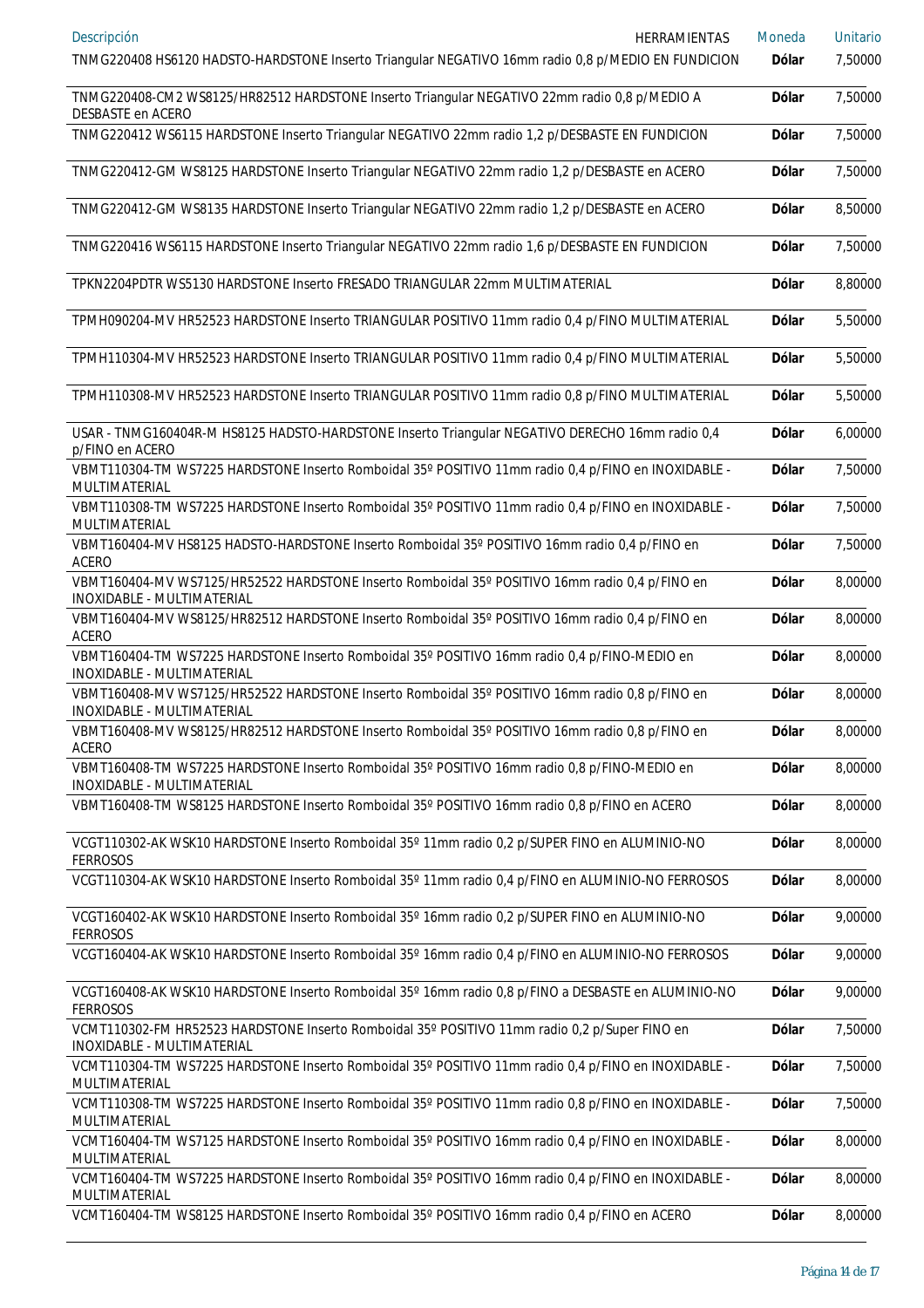| Descripción<br>HERRAMIENTAS                                                                                                | Moneda       | <b>Unitario</b> |
|----------------------------------------------------------------------------------------------------------------------------|--------------|-----------------|
| VCMT160408-TM WS7125 HARDSTONE Inserto Romboidal 35° POSITIVO 16mm radio 0,8 p/FINO-MEDIO en<br>INOXIDABLE - MULTIMATERIAL | <b>Dólar</b> | 8,00000         |
| VCMT160408-TM WS7225 HARDSTONE Inserto Romboidal 35° POSITIVO 16mm radio 0,8 p/FINO-MEDIO en<br>INOXIDABLE - MULTIMATERIAL | <b>Dólar</b> | 8,00000         |
| VCMT160408-TM WS8125 HARDSTONE Inserto Romboidal 35° POSITIVO 16mm radio 0,8 p/FINO en ACERO                               | <b>Dólar</b> | 8,00000         |
| VNMA160404 WS6115 HARDSTONE Inserto Romboidal 35° NEGATIVO 16mm radio 0,4 p/FINO en FUNDICIÓN                              | <b>Dólar</b> | 8,70000         |
| VNMA160408 WS6115 HARDSTONE Inserto Romboidal 35° NEGATIVO 16mm radio 0,8 p/MEDIO en FUNDICIÓN                             | <b>Dólar</b> | 8,70000         |
| VNMG160404 WS6115 HARDSTONE Inserto Romboidal 35° NEGATIVO 16mm radio 0,4 p/FINO en FUNDICIÓN                              | <b>Dólar</b> | 8,70000         |
| VNMG160404-BF WS7125 HARDSTONE Inserto Romboidal 35° NEGATIVO 16mm radio 0,4 p/FINO en INOXIDABLE/<br>Aceros endurecidos   | <b>Dólar</b> | 8,70000         |
| VNMG160404-BM WS7125 HARDSTONE Inserto Romboidal 35° NEGATIVO 16mm radio 0,4 p/MEDIO en<br>INOXIDABLE/ Aceros endurecidos  | <b>Dólar</b> | 8,70000         |
| VNMG160404-MT HS8125 HADSTO-HARDSTONE Inserto Romboidal 35° NEGATIVO 16mm radio 0,4 p/FINO en<br><b>ACERO</b>              | <b>Dólar</b> | 7,80000         |
| VNMG160404-MT WS8115 HARDSTONE Inserto Romboidal 35° NEGATIVO 16mm radio 0,4 p/FINO a ALTA<br>VELOCIDAD en ACERO           | <b>Dólar</b> | 8,70000         |
| VNMG160404-MT WS8125 HARDSTONE Inserto Romboidal 35° NEGATIVO 16mm radio 0,4 p/FINO en ACERO                               | <b>Dólar</b> | 8,70000         |
| VNMG160404-MT WS8225 HARDSTONE Inserto Romboidal 35° NEGATIVO 16mm radio 0,4 p/FINO en ACERO                               | <b>Dólar</b> | 8,70000         |
| VNMG160408 WS6115 HARDSTONE Inserto Romboidal 35° NEGATIVO 16mm radio 0,8 p/MEDIO en FUNDICIÓN                             | <b>Dólar</b> | 8,70000         |
| VNMG160408-BF WS7125 HARDSTONE Inserto Romboidal 35° NEGATIVO 16mm radio 0,8 p/MEDIO en<br>INOXIDABLE/ Aceros endurecidos  | <b>Dólar</b> | 8,70000         |
| VNMG160408-BM WS7125 HARDSTONE Inserto Romboidal 35° NEGATIVO 16mm radio 0,8 p/MEDIO en<br>INOXIDABLE/ Aceros endurecidos  | <b>Dólar</b> | 8,70000         |
| VNMG160408-BM WS7225 HARDSTONE Inserto Romboidal 35° NEGATIVO 16mm radio 0,8 p/MEDIO en<br>INOXIDABLE/ Aceros endurecidos  | <b>Dólar</b> | 8,70000         |
| VNMG160408-MT HS8125 HADSTO-HARDSTONE Inserto Romboidal 35° NEGATIVO 16mm radio 0,8 p/FINO-MEDIO<br>en ACERO               | <b>Dólar</b> | 7,80000         |
| VNMG160408-MT WS8115 HARDSTONE Inserto Romboidal 35° NEGATIVO 16mm radio 0,8 p/FINO-MEDIO a ALTA<br>VELOCIDAD en ACERO     | <b>Dólar</b> | 8,70000         |
| VNMG160408-MT WS8125 HARDSTONE Inserto Romboidal 35° NEGATIVO 16mm radio 0,8 p/FINO-MEDIO en<br><b>ACERO</b>               | <b>Dólar</b> | 8,70000         |
| VNMG160408-MT WS8135 HARDSTONE Inserto Romboidal 35° NEGATIVO 16mm radio 0,8 p/MEDIO a DESBASTE<br>en ACERO                | <b>Dólar</b> | 8,70000         |
| VNMG160408-MT WS8225 HARDSTONE Inserto Romboidal 35° NEGATIVO 16mm radio 0,8 p/FINO-MEDIO en<br><b>ACERO</b>               | <b>Dólar</b> | 8,70000         |
| WCMX030204 WS5131 HARDSTONE Inserto PERFORADO Trigon 3mm radio 0,4 MULTIMATERIAL                                           | <b>Dólar</b> | 6,60000         |
| WCMX030208 WS5131 HARDSTONE Inserto PERFORADO Trigon 3mm radio 0,8 MULTIMATERIAL                                           | <b>Dólar</b> | 6,60000         |
| WCMX040204 WS5131 HARDSTONE Inserto PERFORADO Trigon 4mm radio 0,4 MULTIMATERIAL                                           | <b>Dólar</b> | 6,70000         |
| WCMX040208 WS5131 HARDSTONE Inserto PERFORADO Trigon 4mm radio 0,8 MULTIMATERIAL                                           | <b>Dólar</b> | 6,70000         |
| WCMX050308 WS5131 HARDSTONE Inserto PERFORADO Trigon 5mm radio 0,8 MULTIMATERIAL                                           | <b>Dólar</b> | 7,30000         |
| WCMX06T308 WS5131 HARDSTONE Inserto PERFORADO Trigon 6mm radio 0,8 MULTIMATERIAL                                           | <b>Dólar</b> | 7,70000         |
| WCMX080412 WS5131 HARDSTONE Inserto PERFORADO Trigon 8mm radio 1,2 MULTIMATERIAL                                           | <b>Dólar</b> | 8,80000         |
| WNMA060404 WS6115 HARDSTONE Inserto Trigón NEGATIVO 8mm radio 0,4 p/FINO EN FUNDICION                                      | <b>Dólar</b> | 6,40000         |
| WNMA060408 WS6115 HARDSTONE Inserto Trigón NEGATIVO 8mm radio 0,8 p/MEDIO EN FUNDICION                                     | <b>Dólar</b> | 6,40000         |
| WNMA080404 WS6115 HARDSTONE Inserto Trigón NEGATIVO 8mm radio 0,4 p/FINO EN FUNDICION                                      | <b>Dólar</b> | 7,00000         |
| WNMA080408 WS6115 HARDSTONE Inserto Trigón NEGATIVO 8mm radio 0,8 p/MEDIO EN FUNDICION                                     | <b>Dólar</b> | 7,00000         |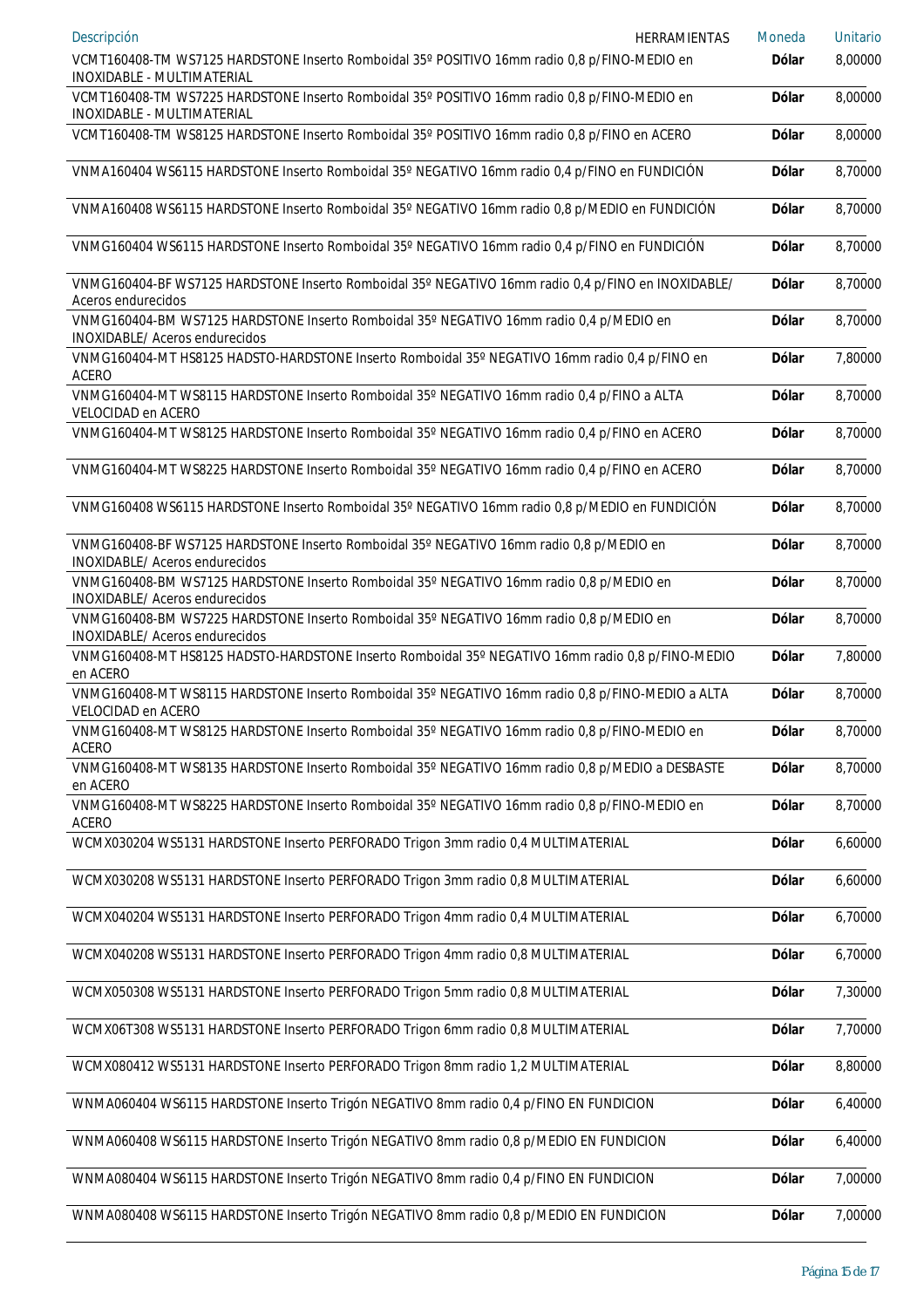| Descripción<br>HERRAMIENTAS                                                                                                         | Moneda       | <b>Unitario</b> |
|-------------------------------------------------------------------------------------------------------------------------------------|--------------|-----------------|
| WNMA080412 WS6115 HARDSTONE Inserto Trigón NEGATIVO 8mm radio 1,2 p/DESBASTE EN FUNDICION                                           | <b>Dólar</b> | 7,00000         |
| WNMG060408-GT HS8125 HADSTO-HARDSTONE Inserto Trigón NEGATIVO 6mm radio 0,8 p/MEDIO en ACERO                                        | Dólar        | 5,50000         |
| WNMG060408-GT WS8125 HARDSTONE Inserto Trigón NEGATIVO 6mm radio 0,8 p/MEDIO en ACERO                                               | Dólar        | 6,40000         |
| WNMG060412-BM WS7125 HARDSTONE Inserto Trigón NEGATIVO 6mm radio 1,2 p/MEDIO en INOXIDABLE -<br>C/GOLPE                             | Dólar        | 6,40000         |
| WNMG060412-BM WS7225 HARDSTONE Inserto Trigón NEGATIVO 6mm radio 1,2 p/MEDIO en INOXIDABLE -<br>C/GOLPE                             | Dólar        | 6,40000         |
| WNMG080404-BF WS7125 HARDSTONE Inserto Trigón NEGATIVO 8mm radio 0,4 p/FINO en<br>INOXIDABLE/Superaleaciones                        | Dólar        | 7,00000         |
| WNMG080404-BM HS7125 HADSTO-HARDSTONE Inserto Trigón NEGATIVO 8mm radio 0,4 p/MEDIO en<br>INOXIDABLE - C/GOLPE                      | Dólar        | 6,00000         |
| WNMG080404-BM HS7225 HADSTO-HARDSTONE Inserto Trigón NEGATIVO 8mm radio 0,4 p/MEDIO en<br>INOXIDABLE - C/GOLPE                      | Dólar        | 6,00000         |
| WNMG080404-BM WS7120 HARDSTONE Inserto Trigón NEGATIVO 4mm radio 0,4 p/MEDIO alta velocidad en<br>INOXIDABLE - C/GOLPE              | Dólar        | 7,00000         |
| WNMG080404-BM WS7125 HARDSTONE Inserto Trigón NEGATIVO 8mm radio 0,4 p/MEDIO en INOXIDABLE -<br>C/GOLPE                             | Dólar        | 7,00000         |
| WNMG080404-BM WS7225 HARDSTONE Inserto Trigón NEGATIVO 8mm radio 0,4 p/MEDIO en INOXIDABLE -<br>C/GOLPE                             | Dólar        | 7,00000         |
| WNMG080404-GF WS8125 HARDSTONE Inserto Trigón NEGATIVO 8mm radio 0,4 p/SUPER ACABADO en ACERO                                       | Dólar        | 7,00000         |
| WNMG080404-GT WS8125 HARDSTONE Inserto Trigón NEGATIVO 8mm radio 0,4 p/FINO en ACERO                                                | Dólar        | 7,00000         |
| WNMG080404L-M HS8125 HADSTO-HARDSTONE Inserto Trigón NEGATIVO 8mm radio 0,4 IZQUIERDO p/MEDIO en<br><b>ACERO</b>                    | Dólar        | 6,00000         |
| WNMG080404L-M WS8125 HARDSTONE Inserto Trigón NEGATIVO 8mm radio 0,4 IZQUIERDO p/MEDIO en ACERO                                     | Dólar        | 7,00000         |
| WNMG080404L-S HS7125 HADSTO-HARDSTONE Inserto Trigón NEGATIVO 8mm radio 0,4 IZQUIERDO p/FINO-<br>MEDIO en INOXIDABLE- MULTIMATERIAL | Dólar        | 6,00000         |
| WNMG080404-MT HS8115 HADSTO-HARDSTONE Inserto Trigón NEGATIVO 8mm radio 0,4 p/FINO en ACERO                                         | Dólar        | 6,00000         |
| WNMG080404-MT HS8125 HADSTO-HARDSTONE Inserto Trigón NEGATIVO 8mm radio 0,4 p/FINO en ACERO                                         | Dólar        | 6,00000         |
| WNMG080404-MT WS8115 HARDSTONE Inserto Trigón NEGATIVO 8mm radio 0,4 p/FINO en ACERO                                                | <b>Dólar</b> | 7,00000         |
| WNMG080404-MT WS8125 HARDSTONE Inserto Trigón NEGATIVO 8mm radio 0,4 p/FINO en ACERO                                                | Dólar        | 7,00000         |
| WNMG080404R-M HS8125 HADSTO-HARDSTONE Inserto Trigón NEGATIVO 8mm radio 0,4 DERECHO p/MEDIO en<br>ACERO                             | <b>Dólar</b> | 6,00000         |
| WNMG080404R-M WS8125 HARDSTONE Inserto Trigón NEGATIVO 8mm radio 0,4 DERECHO p/MEDIO en ACERO                                       | Dólar        | 7,00000         |
| WNMG080404R-S HS7125 HADSTO-HARDSTONE Inserto Trigón NEGATIVO 8mm radio 0,4 DERECHO p/FINO-MEDIO<br>en INOXIDABLE- MULTIMATERIAL    | <b>Dólar</b> | 6,00000         |
| WNMG080408 WS6115 HARDSTONE Inserto Trigón NEGATIVO 8mm radio 0,8 p/MEDIO EN FUNDICION                                              | Dólar        | 7,00000         |
| WNMG080408-BF WS7125 HARDSTONE Inserto Trigón NEGATIVO 8mm radio 0,8 p/FINO en<br>INOXIDABLE/Superaleaciones                        | Dólar        | 7,00000         |
| WNMG080408-BM HS7125 HADSTO-HARDSTONE Inserto Trigón NEGATIVO 8mm radio 0,4 p/MEDIO en<br>INOXIDABLE - C/GOLPE                      | Dólar        | 6,00000         |
| WNMG080408-BM HS7225 HADSTO-HARDSTONE Inserto Trigón NEGATIVO 8mm radio 0,8 p/MEDIO en<br>INOXIDABLE - C/GOLPE                      | Dólar        | 6,00000         |
| WNMG080408-BM WS7120 HARDSTONE Inserto Trigón NEGATIVO 8mm radio 0,8 p/MEDIO alta velocidad en<br>INOXIDABLE - C/GOLPE              | Dólar        | 7,00000         |
| WNMG080408-BM WS7125 HARDSTONE Inserto Trigón NEGATIVO 8mm radio 0,8 p/MEDIO en INOXIDABLE -<br>C/GOLPE                             | Dólar        | 7,00000         |
| WNMG080408-BM WS7225 HARDSTONE Inserto Trigón NEGATIVO 8mm radio 0,8 p/MEDIO en INOXIDABLE -<br>C/GOLPE                             | Dólar        | 7,00000         |
| WNMG080408-BR WS7120 HARDSTONE Inserto Trigón NEGATIVO 8mm radio 0,8 p/MEDIO alta velocidad en<br>INOXIDABLE - C/GOLPE              | Dólar        | 7,00000         |
| WNMG080408-BR WS7125 HARDSTONE Inserto Trigón NEGATIVO 8mm radio 0,8 p/MEDIO en INOXIDABLE -<br>C/GOLPE - ENDURECIDOS               | <b>Dólar</b> | 7,00000         |